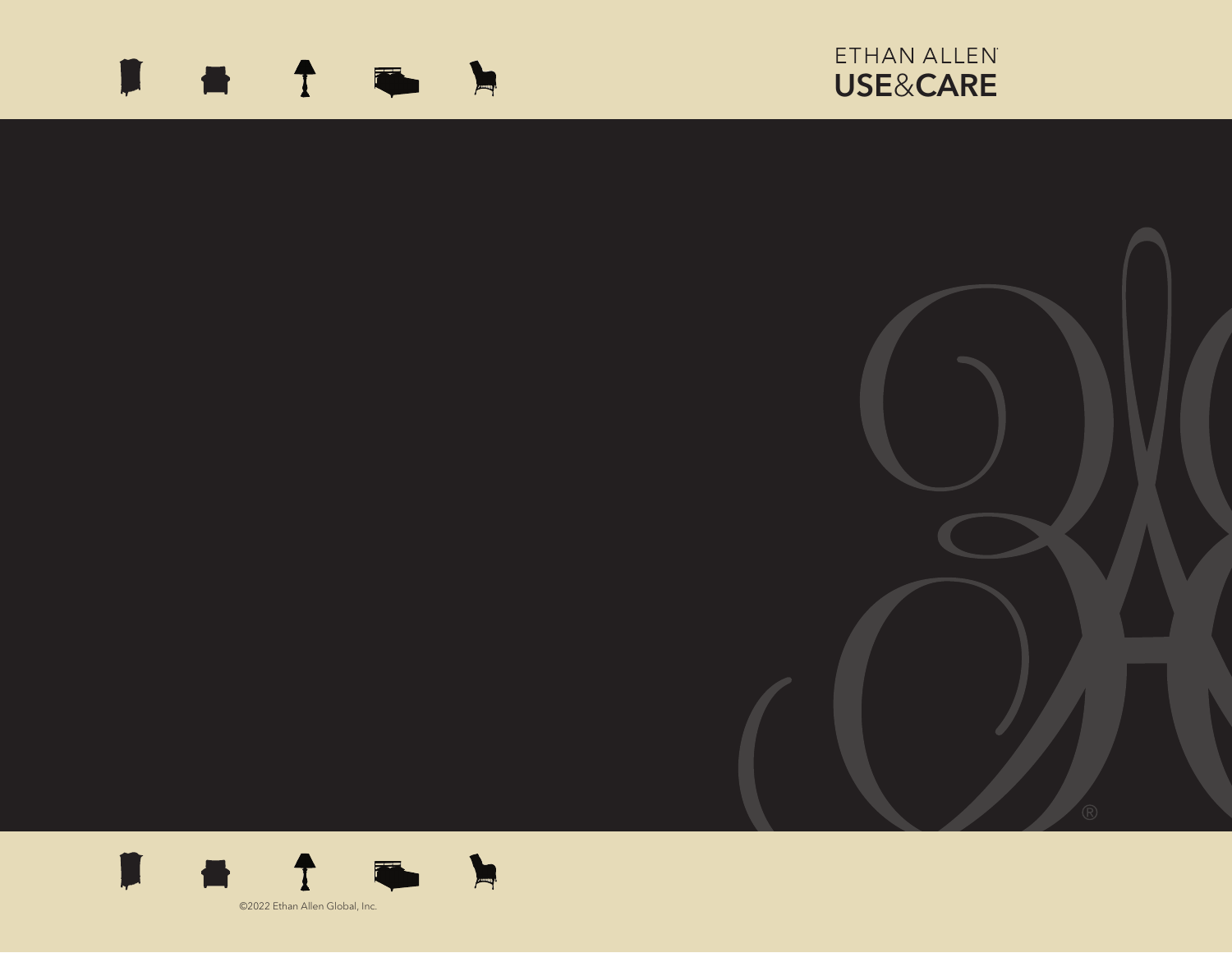# ETHAN ALLEN USE&CARE

All information is current as of February 1, 2022, and is subject to change without notice. We are not responsible for typographical errors. Visit your local Design Center or ethanallen.com for current information. All items may not be displayed at every Design Center. Final products may vary from display. Some items are not available in every country. Certain names and marks, including "Ethan Allen," are proprietary and owned by Ethan Allen Global, Inc.

©2022 Ethan Allen Global, Inc.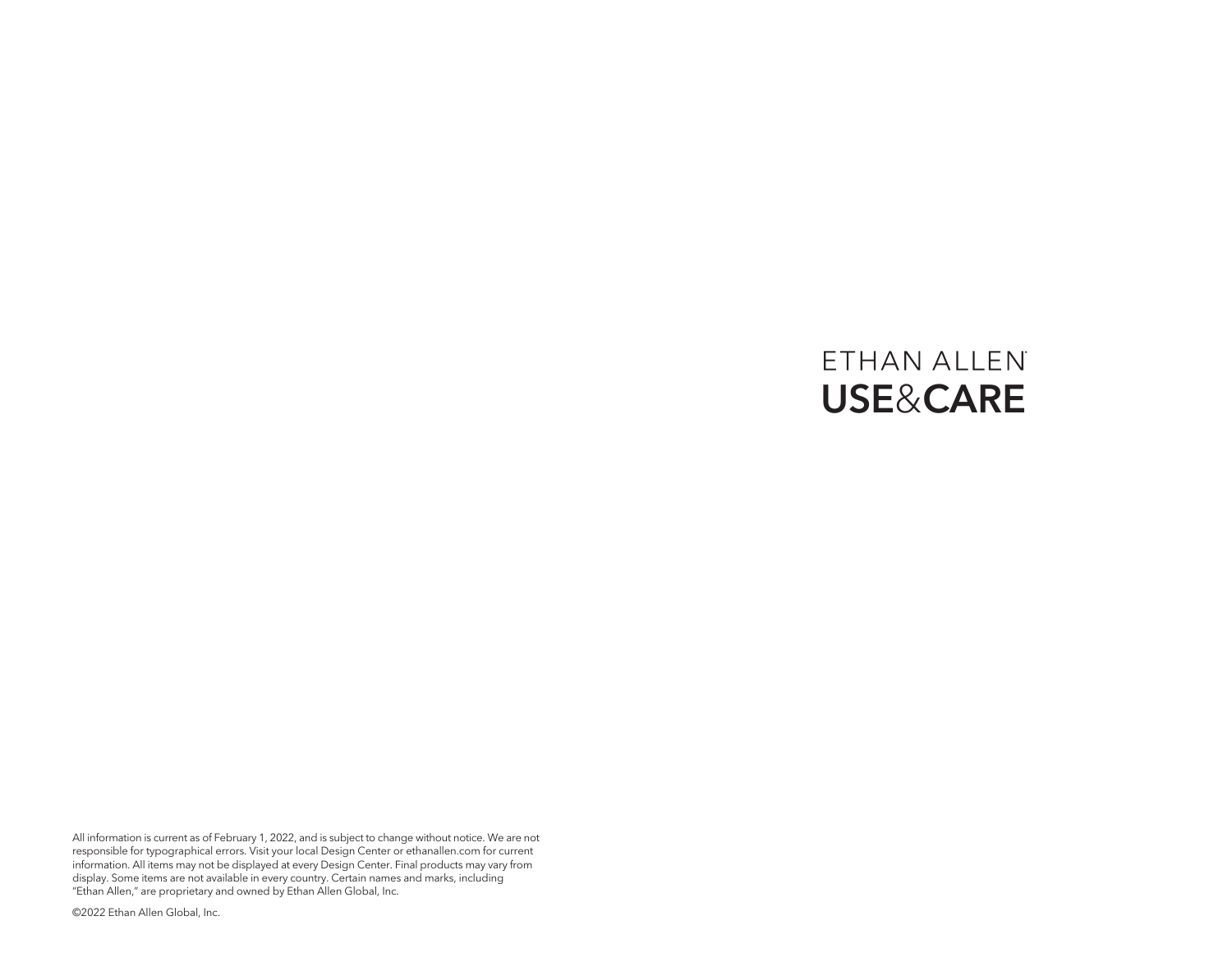## IMPORTANT NOTICE

Thank you again for purchasing Ethan Allen home furnishings. We want you to enjoy your Ethan Allen products; taking good care of them will prolong their beauty and longevity.

This guide was developed to assist you. Because of the many ways home furnishings can be stained or damaged, we cannot guarantee the success of your results. Your results may vary.

If you have any questions regarding the proper care of your Ethan Allen product, please contact your local Ethan Allen Design Center; for Contract product, email contract@ethanallen.com. Click here to find your local Ethan Allen Design Center.

### Table of Contents

| Wood Furniture        | 2  |
|-----------------------|----|
| Acrylic               | 10 |
| Upholstery            | 11 |
| Metal Furnishings     | 22 |
| Accents and Textiles  | 24 |
| Mattresses            | 31 |
| Home & Garden         | 33 |
| Luxury Vinyl Flooring | 36 |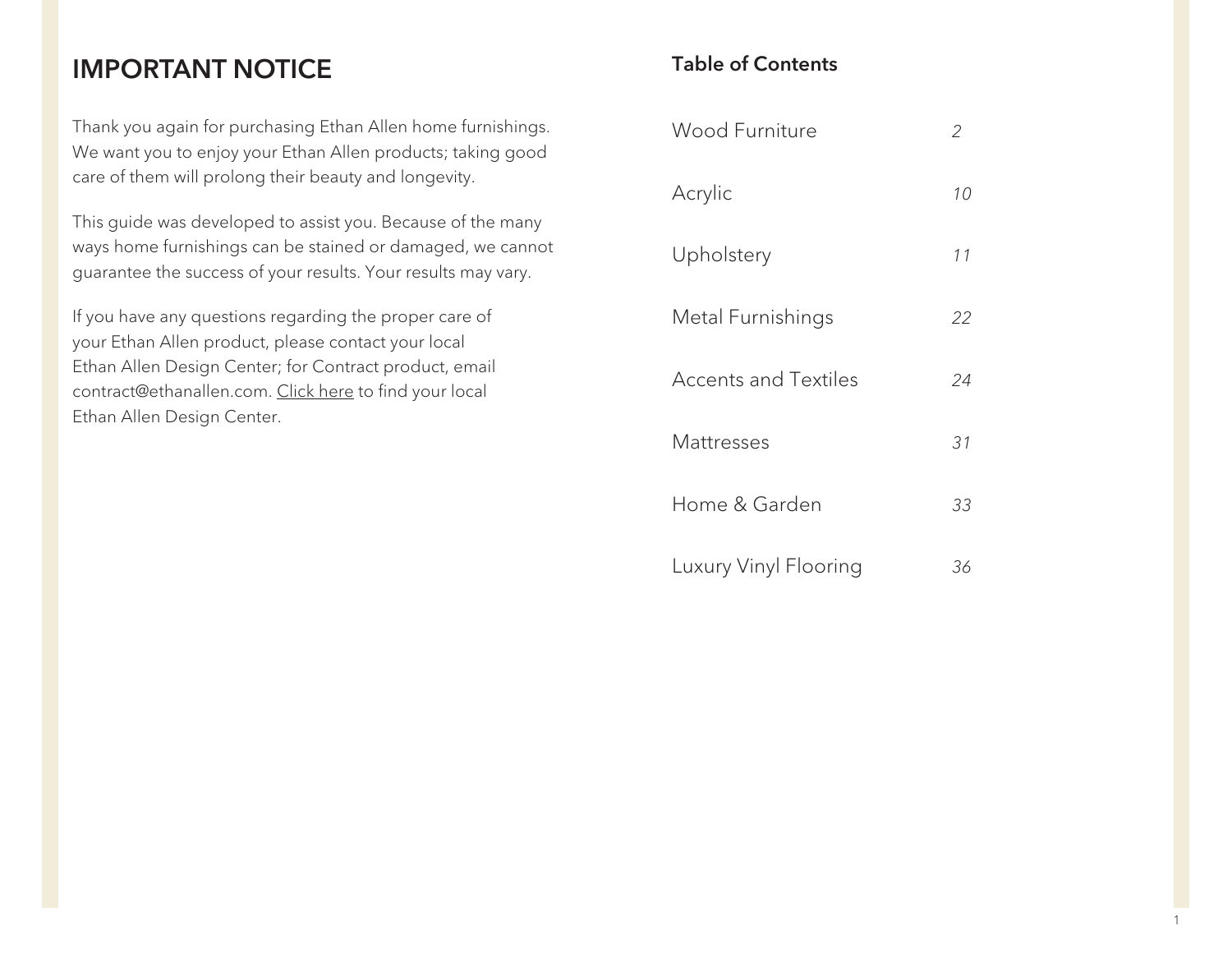# WOOD FURNITURE

Ethan Allen wood furniture is made with pride. From lumber selection to the final inspection, our focus is on producing quality furniture that will meet our standards and yours.

Throughout the manufacturing process, we check to make sure that all quality requirements are met. Combining the best in new technology with traditional skills, our master craftspeople take great pride in producing furniture you'll enjoy for years to come.

If you have any questions or comments about your Ethan Allen product, please contact your local Ethan Allen Design Center or visit ethanallen.com.

#### The Ideal Environment

Wood furniture is best maintained at temperatures between 65° and 75° Fahrenheit. Avoid prolonged exposure to heating and cooling outlets, as exposure to extreme temperature variations can damage any fine wood piece. Do not expose furniture to continuous direct sunlight. With extended exposure, ultraviolet rays can create hairline cracks in the finish or cause fading, yellowing, or darkening. (Note: Some wood species simply darken naturally with age; this effect is particularly noticeable on light and painted finishes.)

Wood is porous. It responds to extremely dry air by losing moisture and shrinking. It responds to humid air by absorbing moisture and expanding. In dry environments, the halves of an extension table may part slightly, especially at the edges. This will correct itself as the relative humidity rises and the wood absorbs enough moisture to expand. During humid weather, wood drawer fronts may swell and become difficult to open and close (see Drawer Front Care on page 4 for an easy remedy). These natural changes do not affect the furniture's overall quality or durability.

### Storage

Do not store furniture in damp or hot conditions. Allow plenty of air movement around the furniture, and do not stack or store other objects on it. To prevent table leaves from warping, lay them flat. To protect leaves from scratches, store them in Ethan Allen table leaf bags or in the original shipping carton. To purchase table leaf storage bags, contact your local Ethan Allen Design Center. We recommend that you keep the doors of your cabinets closed when not in use.

### Simple Precautions

- **Treat tables and chairs right.** Don't lean back in chairs. Don't stand on woven seats. Avoid using chair stretchers or table pedestals as footrests.
- Don't put anything hot directly on surfaces. Use coasters under hot (and cold) beverages. If your furniture becomes scorched, seek the help of a furniture repair specialist.
- **Let it breathe.** Rotate accessories and other items placed on the furniture. Do not leave plastic tablecloths or placemats on dining tables for extended periods of time, as chemical components of plastic will migrate into the finish, causing indentations, softening, discoloration, and damage. Do not store leather goods on furniture for extended periods of time. Don't cover furniture for extended periods of time; finishes need to "breathe" to maintain appearance and durability.
- **u Use felt discs.** Place felt pads under lamps and accessories. Affix included felt discs on the bottom corners of upper units that will sit on top of bases such as bookcases, china cabinets, or hutches. Affix felt discs to the contact points of equipment, clocks, lamps, and other desktop items. The plastic, rubber, or nylon feet on these items may contain chemicals that can migrate into the finish, causing indentations, softening, and discoloration. Even plastic toys left on unprotected shelves for extended periods can damage the finish. If damage occurs, seek the expertise of a furniture repair specialist.
- **Prevent damage during use.** Protect dining tabletops with nonplastic mats or pads. We recommend the use of Ethan Allen custom table pads (see Custom Table Pads on page 9). Protect work surfaces when using items that could stain, imprint, or damage the wood such as ballpoint pens, crayons, markers, and glue. Note: Potpourri and scented accessories may contain oils that can damage finishes.
- **Avoid friction.** Lift objects instead of dragging them across wood surfaces. Avoid rubbing on matte or low-sheen finishes, as even through normal use, the sheen of matte and low-sheen finishes tends to increase.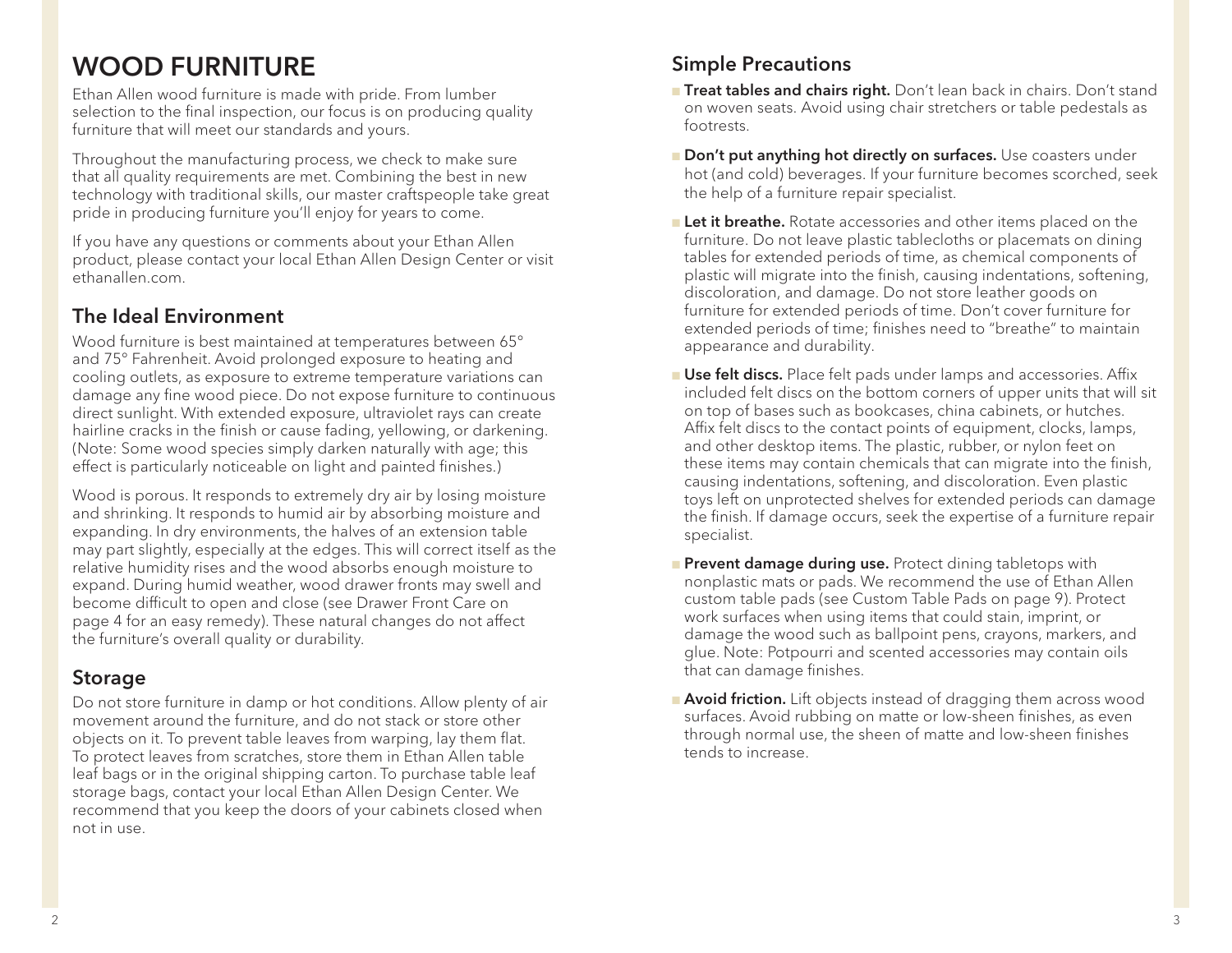#### Standard Care

To prolong the beauty of your wood furniture, please follow these simple care procedures.

- **Dust regularly.** Dust using a soft, clean, slightly damp white cloth such as a white cotton T-shirt or cotton diaper. Use a dry (preferably cotton) cloth, if necessary, to remove any moisture from the surface. When cleaning tops with scored surfaces, be sure to carefully remove all moisture from the grooves to prevent possible damage to the finish.
- **Nacuum.** Gently vacuum rush seats, rattan, and woven surfaces with a soft-bristle brush attachment.
- **Clean.** Use a soft white cloth that has been dampened with a solution of mild soap and water. Wipe the surface again with a soft cloth dampened only with water to remove all soap residue, and use a soft, dry cotton cloth to completely remove all moisture. Each of our finishes has its own sheen or gloss level; we do not recommend the use of polishes that may change or damage the appearance of any item's finish.
- **Drawer front care.** (Note: This does not apply to items with metal drawer slides.) During humid weather, if wood drawer fronts swell and become difficult to open and close, rub uncolored, unscented candle wax on the wooden drawer slides and bottom runners. If the humidity remains high over a long period of time, consider using a dehumidifier in the room. When the air becomes drier, the drawers will naturally stop sticking.
- **Glass tabletops.** Handle glass tabletops with care. Do not step on or sit on them, as serious injury may result. A scratched surface or damaged edge may cause the glass to crack suddenly. Do not expose glass to sudden temperature changes. Clean with a damp cloth or glass cleaner. Do not use an abrasive cloth or sponge, and do not allow glass cleaner overspray to come in contact with wood surfaces.
- **Netal tabletops.** Dust with a clean cloth that has been moistened with water. We do not recommend the use of any commercial metal cleaners for the care and maintenance of furniture styles with metal accents.
- **Stone tabletops.** Dust with a clean cloth that has been moistened with water. We do not recommend the use of any commercial stone or granite cleaners for the care and maintenance of furniture styles with stone accents.

### Minor Touch-Ups and Repair

Minor damage to wood furniture can be repaired with the right materials and attention to detail. Although some repairs are simple, please do not hesitate to contact a professional for even minor repairs.

*Note: These are suggested methods; results may vary. Always test your remedy on an inconspicuous area to make sure it does not damage the finish.*

- **Scratches and nicks.** When a minor scratch or nick exposes the natural wood underneath, you can use a touch-up marker from either Mohawk or Touch Up Solutions to color in the area so that it is less noticeable. Our design associates can assist with ordering from the two resources via their websites. These felt-tip markers are ideal for touching up minor surface scratches and worn edges. Ethan Allen offers a selection of markers, ranging from light brown to extra-dark brown, designed to blend with most of our wood finish colors. Check with an Ethan Allen design consultant or our service department for the appropriate marker for your items. If the scratch or dent penetrates into the surface, seek the help of a furniture repair specialist.
- **Nater marks.** Water marks will often dissipate over time. If after a month, the mark is still there, apply a little salad oil to a clean, white cloth and rub the mark, going with the grain. Wipe dry and polish if needed.
- **Heat marks.** To minimize the appearance of heat marks, rub the wood very gently, going with the grain, with a dry, extra-fine (0000-gauge) steel wool pad (available at most hardware stores), and wipe it clean with a soft, clean cloth.
- **Spills and stains.** As careful as you may be, accidents do happen. Some spills may be blotted up quickly and easily; others may penetrate the wood in seconds. For most spills, quick action can reduce the likelihood of damage. Here is a guide to immediate care of spills and stains:
	- **Food stains.** Many foods–such as butter, mayonnaise, ketchup, and a variety of juices and acidic liquids—can leave a slight penetrating stain. Artificial coloring found in foods can also leave a stain. Wipe up these spills immediately with a soft, clean cloth.
	- **Candle wax or gum.** Harden fresh candle wax drippings with an ice cube wrapped in plastic, and then gently pop up the wax with a nonstick spatula or the edge of a credit card. Remove any residue with furniture cleaner and allow the surface to dry.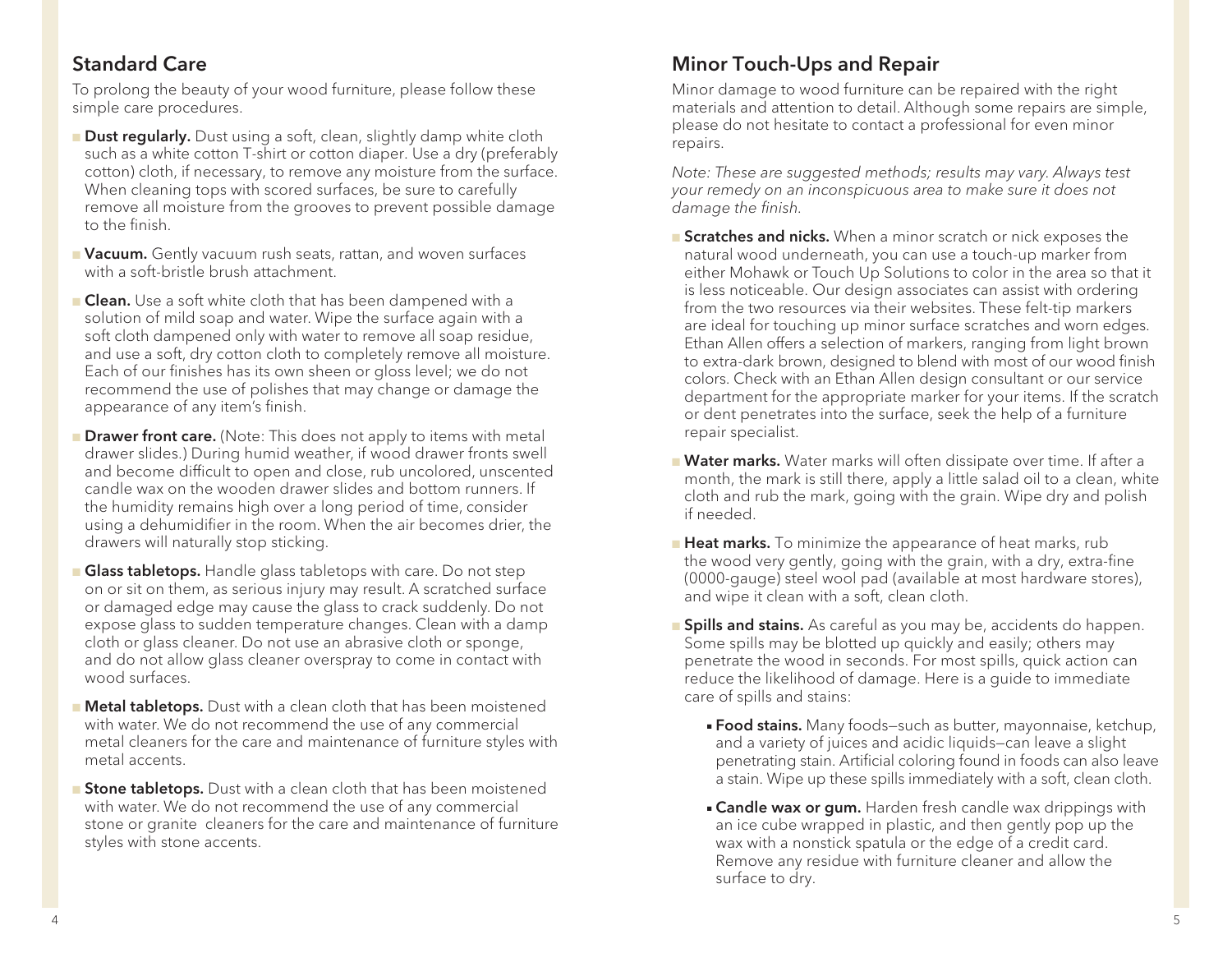- **Alcohol.** Many liquids containing alcohol–cocktails, colognes, medicines, and other household fluids—will dissolve finishes on contact. If damage results, seek the help of a furniture repair specialist.
- **Paint.** Water-based paints should be wiped up immediately with a clean, damp cloth. Oil-based paint should be allowed to dry and then gently pushed off the surface with a nonstick spatula or the edge of a credit card.
- **Nail polish and nail polish remover.** These are dangerous solvents. If a spill occurs, do not rub or wipe it; blot immediately and let the surface dry. If damage has occurred, seek the help of a furniture repair specialist.

#### Leveling

Leveling is an important step toward ensuring the safe use of your furniture. Ethan Allen furniture is constructed to sit in a level position—all doors and drawers are evenly aligned when the furniture leaves the factory. Most homes, though, have floor-level variations—caused by age, type of construction, carpeting, etc.—that may result in misalignment of your furniture. Over time, you may find it necessary to adjust the levelers if doors or drawers become uneven. This often happens when you place heavy objects, such as televisions or computer equipment, in or on your furniture and when your furniture settles into your carpeting. Moving your furniture will also often require leveling adjustments.

- **Location of levelers.** The location of the levelers depends on the design of the piece. Please refer to the assembly instructions that accompanied your piece. Not every piece has levelers. Generally, they are used on larger pieces that have doors or drawers.
- **Achieving proper alignment.** When leveling a unit, you will typically need to adjust all of the levelers for proper alignment and to prevent unnecessary strain on your fine furniture. We recommend that you use a level to confirm correct alignment. When a dresser or chest is set on carpet or a rug, we recommend that you adjust the levelers so that the piece tilts slightly toward the back to prevent drawers from sliding forward and to provide better balance overall.

<sup>n</sup> Internal leveling: wrench-operated *(wrench provided with unit)*



After alignment, replace the plastic cap.

#### **n** Internal leveling: screwdriver-operated



**External leveling.** When appropriate for the design of a unit, we include an external leveler, which is adjusted by hand. Once your furniture is in place, we recommend that one person tilt the case (or raise one corner slightly) to allow another person to adjust the leveler.



clockwise to lower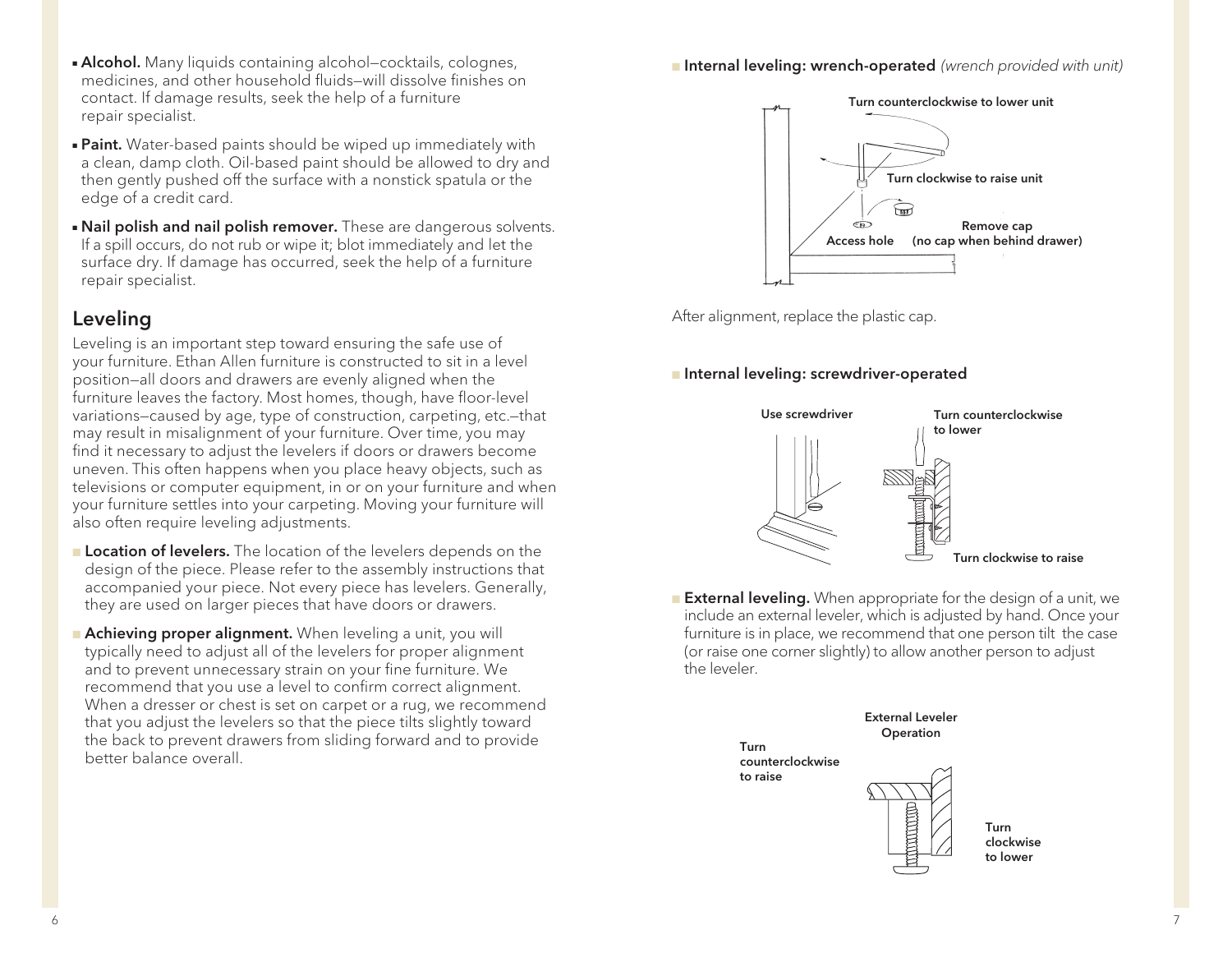#### Shelves

**Nood shelves.** Adjustable shelves are secured for delivery in their most commonly used position. They can be easily moved to meet your needs. Using a no. 2 Phillips screwdriver, remove the shipping screws at the bottom of the shelf clip



and reposition the shelf. You may replace the screws after you have adjusted the shelf in its new position if desired. Check the shelf clips periodically to make sure they are seated in the end panel. The shelf should be resting fully on the shelf clip. If you lose a shelf clip and need a replacement for a residential product, please contact your Ethan Allen Design Center for the correct shelf clip; for a Contract product, please email contract@ethanallen.com.

- **Glass shelves.** The L-shaped support brackets for glass shelves are vinyl-tipped to prevent slippage and reduce rattling.
- Check the brackets periodically to make sure they're securely installed and the shelf is resting fully on the bracket. If you lose a bracket, please contact your



Ethan Allen Design Center to ensure that it is replaced with the correct shelf bracket; for a Contract product, please email contract@ethanallen.com. The use of an incorrect bracket may result in product damage.

**Proper shelf use.** The items you place on your shelves should be consistent with the intended use of the furniture; i.e., heavy objects don't belong on a glass shelf in a curio cabinet. **Keep combustible** materials such as papers, books, etc., at least 6" from interior lights. To help keep your unit stable, place heavier objects on shelves closer to the bottom of a unit, rather than the top. Place objects gently on glass shelves. Please take the time to read any guidelines on weight load and distribution provided at delivery.

### Bifold or Retractable Doors

To avoid damaging bifold or retractable doors and their hinges, be sure to extend the doors fully before you attempt to close them.

### Tip-Over Restraints

If certain pieces of furniture are positioned improperly, they could tip over. Serious or fatal crushing injuries can occur from furniture tip-over. To help prevent furniture tip-over:

**Always use a furniture tip-over restraint.** 

- **n** Place heaviest items in the lowest drawers.
- Do not place TV sets or other heavy objects on furniture that is not specifically designed to accommodate that weight.
- **n** Never allow children to climb or hang on drawers, doors, or shelves.
- **n** Never open more than one drawer at a time. If furniture is equipped with drawer stops or drawer interlocks, do not disable or remove them.

 $\sqrt{!}$ The proper use of tip-over restraints reduces, but does not eliminate, the risk of tip-over. Restraints are available through your Ethan Allen Design Center.

*Note: These restraints are only a deterrent and do not constitute a guarantee against tipping. Any damage to the furniture as a result of improper installation of these restraints will be the responsibility of the owner, not Ethan Allen or any Ethan Allen retailer. Such damage is not covered under the Ethan Allen Residential Limited Warranty or the Ethan Allen Contract Limited Warranty.*

### Moving Furniture

Whether you're going across the country or only across the room, you should take special care when moving fine furniture. Be sure to disassemble multipiece units before you attempt to relocate them. Here are the procedures we recommend:

- 1. Remove all knobs and casters. Tape them inside a drawer or keep them in an envelope so they'll be close at hand when unpacking.
- **2. Remove or secure shelves.** Wrap adjustable wood shelves separately or reinstall the shipping screws to secure them in place. Remove and separately wrap glass shelves before you move any unit.
- 3. Close and secure all drawers and doors. Cover drawers and doors with a mover's pad or a blanket, and tie loosely.
- 4. Protect corners, projecting details, and handles. Use padding or foam where appropriate. Screw external levelers all the way in.
- **5. Lift all furniture.** Sliding and dragging can bend or break legs.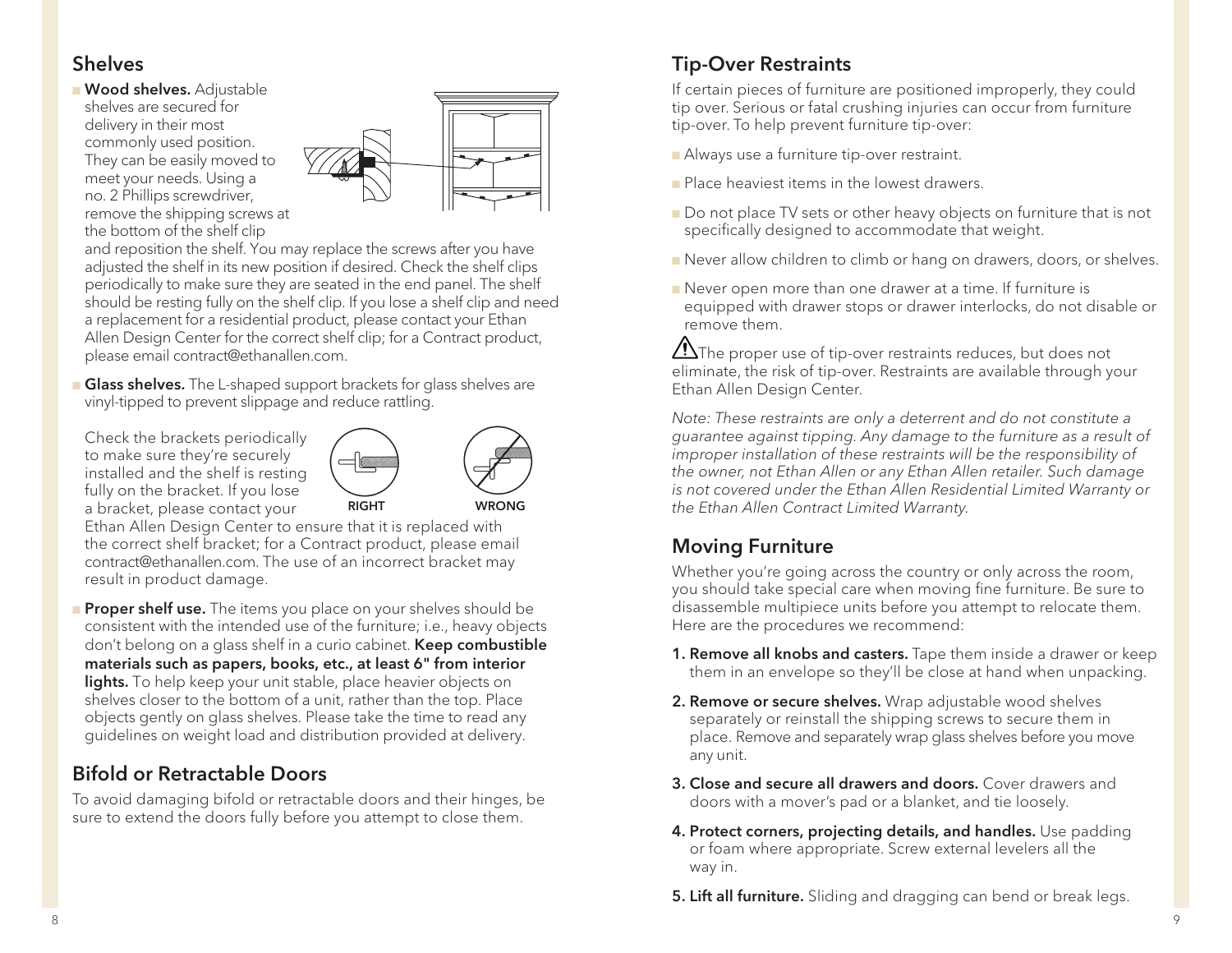#### Custom Table Pads

A table pad is a thick, protective pad designed to help safeguard the surface of a dining table from spills, scratches, dents, and heat sources. Our table pads are a half-inch thick and include an aluminum heat shield layer for maximum protection against hot spots. They also cushion your fine china and crystal and absorb sound for a more pleasant dining experience.

- **n** Solid coreboard insulation. This material adds strength and stability and prevents warping.
- **Pivot locks.** This standard feature prevents the separation of the table pad and leaf pads.
- **Custom made.** The corners and curves of our table pads are cut, trimmed, and tailored for a neat appearance and a precise fit, whatever the shape or size of your table. They can be made for a variety of items, including dining tables, buffets, servers, cocktail tables, and desks.
- **n Available in twelve surface colors and six base colors.** These colors are designed to complement Ethan Allen finishes and all décor.
- **Convenient.** Lightweight and easy to fold; handling and storage is a breeze.
- **Storage bags.** Storage bags keep table pads clean and dust free and protect them while not in use. *Note: Table leaf storage bags are also available.*

If you are interested in purchasing table pads or table leaf storage bags, contact your local Ethan Allen Design Center.

# ACRYLIC FURNITURE

Clean with a solution of mild soap and lukewarm water. Apply with a clean, soft cloth, applying only light pressure. Rinse with clean water and dry by blotting with a damp cloth or chamois. DO NOT use a commercial glass cleaner.

# UPHOLSTERY

Each piece of Ethan Allen upholstery is custom made, so minor variations from piece to piece should be expected. Our collection of home textiles is selected to meet high standards of quality and style. Please note that some fabrics have inherent characteristics that are part of their charm—such as subtle color variations in denim and other washed fabrics, slubs on natural fiber fabrics, shading on chenille fabrics and textural variations on woven fabrics—and with use, seat cushions will soften and lose some of their initial height, resulting in comfort wrinkles and enhancing the relaxed look and feel of the piece.

It takes many hands to create a piece of custom upholstery that will meet our quality standards. Each piece is made by a team of expert craftspeople, who are proud of their work and hope that you will enjoy your purchase for many years to come.



#### Simple Precautions

- **Effects of sunlight.** Sunlight can damage fibers and cause fabrics and leathers to fade. Position furniture away from direct sunlight. The use of lined draperies, window shades, or blinds can prevent sun damage. Ethan Allen carries an array of window treatment options. If you haven't already, be sure to discuss your upholstery protection needs with an Ethan Allen design consultant. Protective window coatings that filter out some of the sun's ultraviolet (UV) rays are also available.
- **n Climate control.** Extreme temperature variations can be harmful to upholstered furniture. Hot radiators or heating ducts can dry fabric fibers and fade colors. Cold, dry air from air conditioning outlets can affect both the fabric and the frame. Arrange furniture so it is at least 20 inches away from air conditioning or heating outlets. Do not store upholstery in a damp basement or a hot attic. The dimensional stability of certain fabrics, particularly those made of natural fibers, can be affected by climate changes in the home. When humidity is high, the fabric may lengthen as it absorbs moisture. This results in a less taut appearance in the upholstery.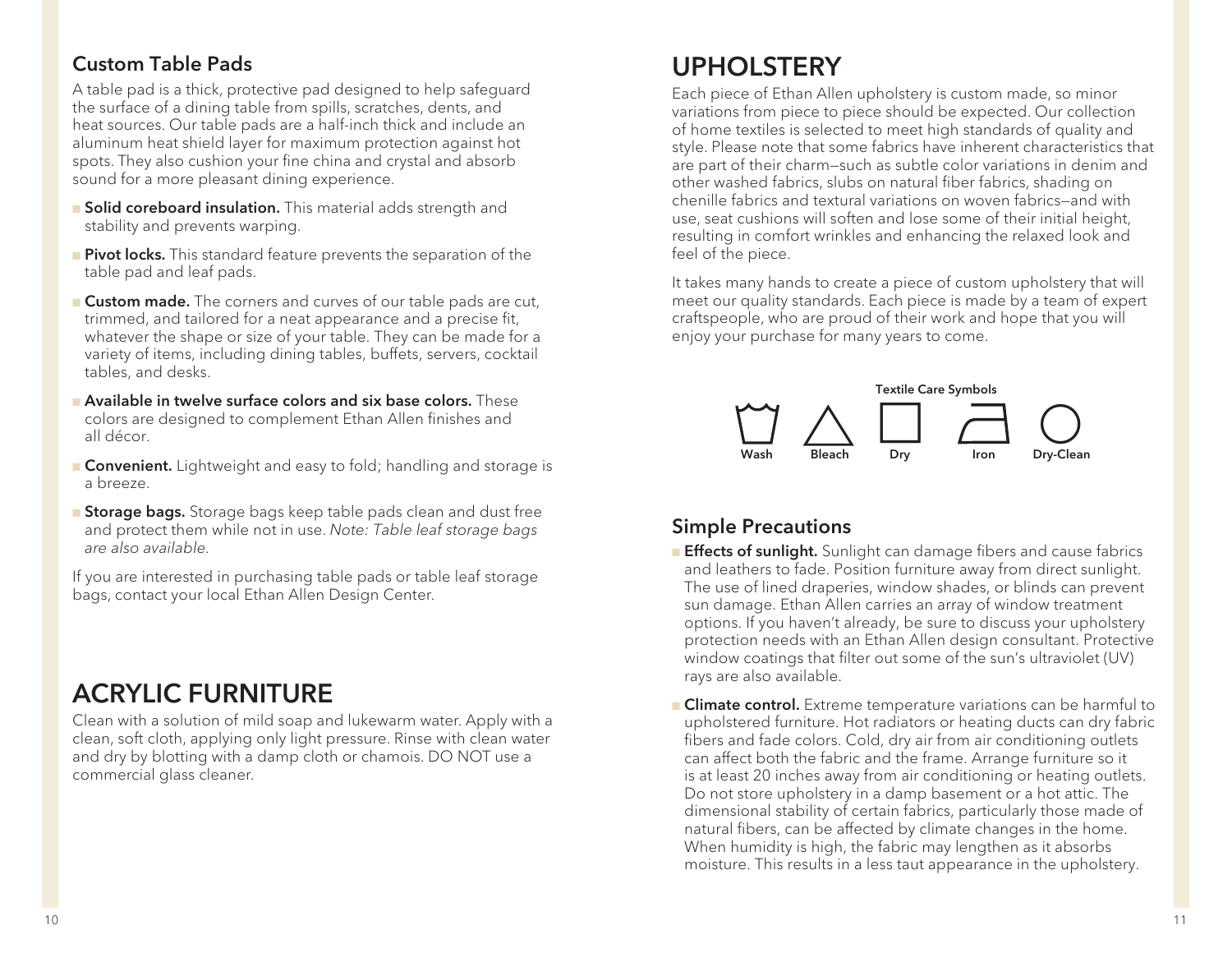- **Fume fading.** Fume fading occurs when gases and fumes from furnaces, cooktops, chimneys, and cars mix with oxygen and humidity to form an acid. This mild acid reacts with fabric fibers and causes it to deteriorate and become discolored; some colors are affected more than others. Always use exhaust fans in the kitchen to help reduce the accumulation of cooking fumes. Be aware that tobacco smoke, heating systems, and auto exhausts may also leave a greasy residue. This type of soiling can be found near heating and air conditioning vents and windows. To prolong the beauty of your fabrics, arrange furniture away from vents and clean it regularly.
- **Pets.** Muddy paws, snagging claws, and shedding are a natural part of pet ownership. Extra maintenance may be required for homes with pets.
- **Perspiration and body oils.** Upholstery fabrics and leather can absorb perspiration and oil from skin, hair, soiled hands, and clothing. Protect your furniture by placing cloths where heads rest and using arm caps when provided.
- **Newspaper.** Avoid placing newspapers on upholstered items. The newsprint can rub off on the fabric or leather, dulling the color and contributing to a soiled appearance.
- **Height adjustment.** Levelers are included on all skirted items so you can adjust the height of your furniture as it settles into carpets or rugs. This will help prevent the skirt from buckling.
- **Punctures and tears.** Be careful not to snag or puncture your upholstery fabric or leather with jewelry, belt or shoe buckles, or the contents of pockets. Ethan Allen upholstery is not intended to be stood on, jumped on, or bounced on. These uses may result in damages that will not be covered under the Ethan Allen Residential Limited Warranty or the Ethan Allen Contract Limited Warranty.
- **Additional fabric treatments.** Ethan Allen fabrics are treated at the mill to make them stain resistant. Keep in mind that fabric protection is not a plastic coating. The treatment does not make the fabric stain-proof; it merely gives you additional time to get a clean towel to blot up the spill. Additional fabric protection treatments can interact negatively with the mill-applied treatment and cause damage to the fabric. The use of additional treatments voids the Ethan Allen Residential Limited Warranty and the Ethan Allen Contract Limited Warranty.

#### Standard Care Procedures

To prolong the beauty of your Ethan Allen upholstered furniture, please follow these simple care procedures:

- **Rotate seat cushions.** Turn, fluff, and rotate seat cushions and back pillows weekly—regardless of how much the seating was used—to minimize premature wear of the cushion core, control welt slippage, and maintain even fabric color.
- **Remove dust.** Although you won't see it as you do on a tabletop, dust settles on your upholstery; remove dust regularly to prevent soiling and abrasion. Vacuuming can help, but improper vacuuming can result in fabric wear and pilling. Do not use a commercial vacuum or a rolling brush attachment; use a residential vacuum cleaner fitted with an upholstery tool attachment.
- **n Clean spills immediately.** Blot (do not rub) all spills immediately with a clean, dry white cloth. Spot clean according to the instructions on the label located on or under the seating deck.
- **n Do not clean cushion covers separately.** Even though they have zippers, the cushion covers are designed to be cleaned in the same manner as the rest of the upholstery.
- **Professionally clean as necessary.** Enlist the services of a professional furniture cleaning specialist when upholstery reaches an overall soiled condition.

### Featherblend® Cushion Care

*Note: Cushion inserts should be removed prior to steam cleaning or fabric treatment.*

- **n** Rotate, flip, and fluff seat cushions. This redistributes the Featherblend® filling to ensure even wear and longevity.
- **Fluff and rotate back cushions and throw pillows.** This increases airflow for maximum loft and shape maintenance.
- **Nacuum as needed.** This removes dust and buildup. Feathers may occasionally work their way through our cotton cloth; this is normal. Do not use a commercial vacuum or a rolling brush attachment; use a residential vacuum cleaner fitted with an upholstery tool attachment.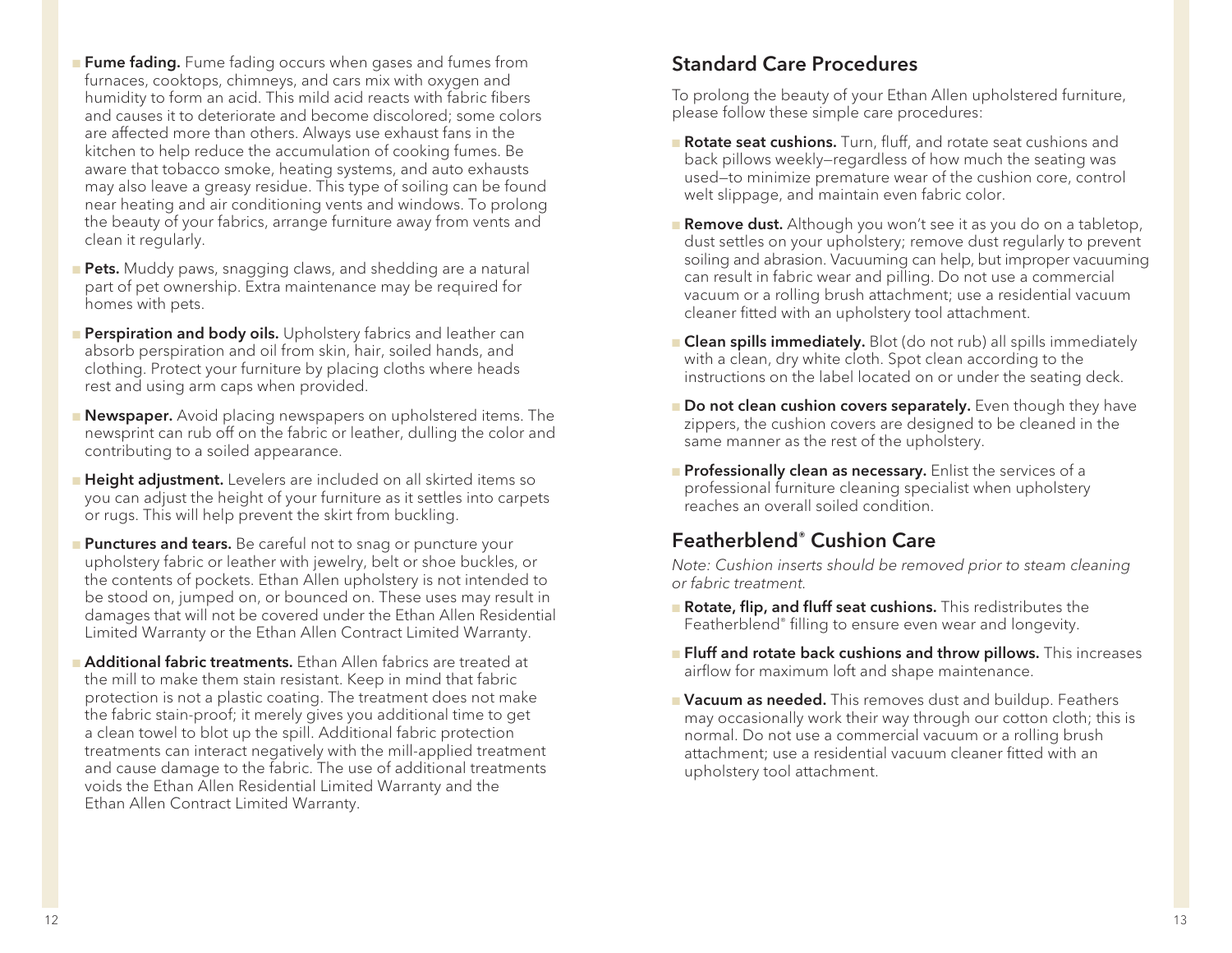#### Exposed Wood Components

Exposed wood components, such as arms and ball-and-claw feet, should be dusted using a clean, white cloth slightly dampened with water. Be sure to wipe in the direction of the grain and to dry those components completely with a clean white cloth.

#### Appearance Changes

Once you begin using an upholstered item, you can expect its appearance to change over time. These changes are considered normal wear. Here's what to expect:

- **Near and pilling.** Over time, most upholstery fabrics will show wear due to friction. Pilling—the formation of little balls of fuzz on the surface of a fabric—may occur with normal use. The occurrence of pilling in a given fabric depends on several factors, including the fabric's weave, its fiber content, and the way the furniture has been used.
- **Comfort wrinkles and compression.** To get the relaxed look and feel of some of our upholstery styles, some fabrics have "give." Comfort wrinkles and creases are natural occurrences in these relaxed upholstery styles. Even in traditional, tailored styles, some comfort wrinkles can be expected as the upholstered item is used and adjusts to its normal wear.
- **Effects of humidity.** During the spinning and weaving processes of textiles, fibers are kept under tension so that looms function properly. Changes in humidity can cause these fibers to relax, resulting in shrinking, lengthening, or unevenness, depending on the construction of the fabric and its fiber content. Before steaming a fabric to remove wrinkles, be sure to test on an inconspicuous area. Controlling the climate in your home will help to minimize these appearance changes.
- **Fading or color change.** While measures can be taken to minimize fading, some fading is inevitable. Sometimes, the fading may appear as a color change rather than a lightening of color. This occurs when a dye is made of two or more colors and one color has faded more than the other. For example, green hues are made from yellow and blue dyes. If the yellow dye has faded and the blue has not, the green textile may appear to be turning blue. This color change is due to dyeing processes that use both natural and synthetic dyes. Many times, faded areas on upholstery are hidden by soil and will not be apparent until after the fabric has been cleaned.

#### Spot and Stain Removal

Treat spills and accidents immediately. Quick action is essential to prevent permanent damage. Spots and stains from liquid spills can be prevented if immediate steps are taken to absorb the staining materials. If you have purchased the Furniture Protection Plan, refer to those instructions.

- **Standard cleaning codes.** Under the seat cushions or under the seating deck of your Ethan Allen upholstery, you will find a permanent label with specific instructions on how to spot clean your upholstery.
	- **S=Solvent cleaner only.** Spot clean using a mild, water-free solvent or dry cleaning product. Clean only in a well-ventilated room and avoid any product containing carbon tetrachloride or any other toxic material.
	- **NS=Water-based or solvent cleaner.** Spot clean with a mild solvent, an upholstery shampoo, or foam from a mild detergent. When using a solvent or dry cleaning product, follow instructions carefully and clean only in a well-ventilated room. Avoid any product containing tetrachloride or any other toxic ingredients.
	- **N=Water-based cleaner.** Spot clean using the foam only from a water-based cleaning agent such as a mild detergent or nonsolvent upholstery shampoo product. Apply foam with a soft brush in a circular motion. Vacuum when dry.
	- **x=No cleaning agents.** Clean this fabric only by vacuuming or light brushing to prevent accumulation of dust or grime. Water-based foam cleaners or solvent-based cleaning agents of any kind may cause excessive shrinking, staining, or distortion of the surface pile, and therefore should not be used.

To supplement these cleaning instructions, you may use the following recommended household cleaning solutions. Due to the varied nature of stains and fabrics, there is no guarantee that these solutions will always deliver desired results.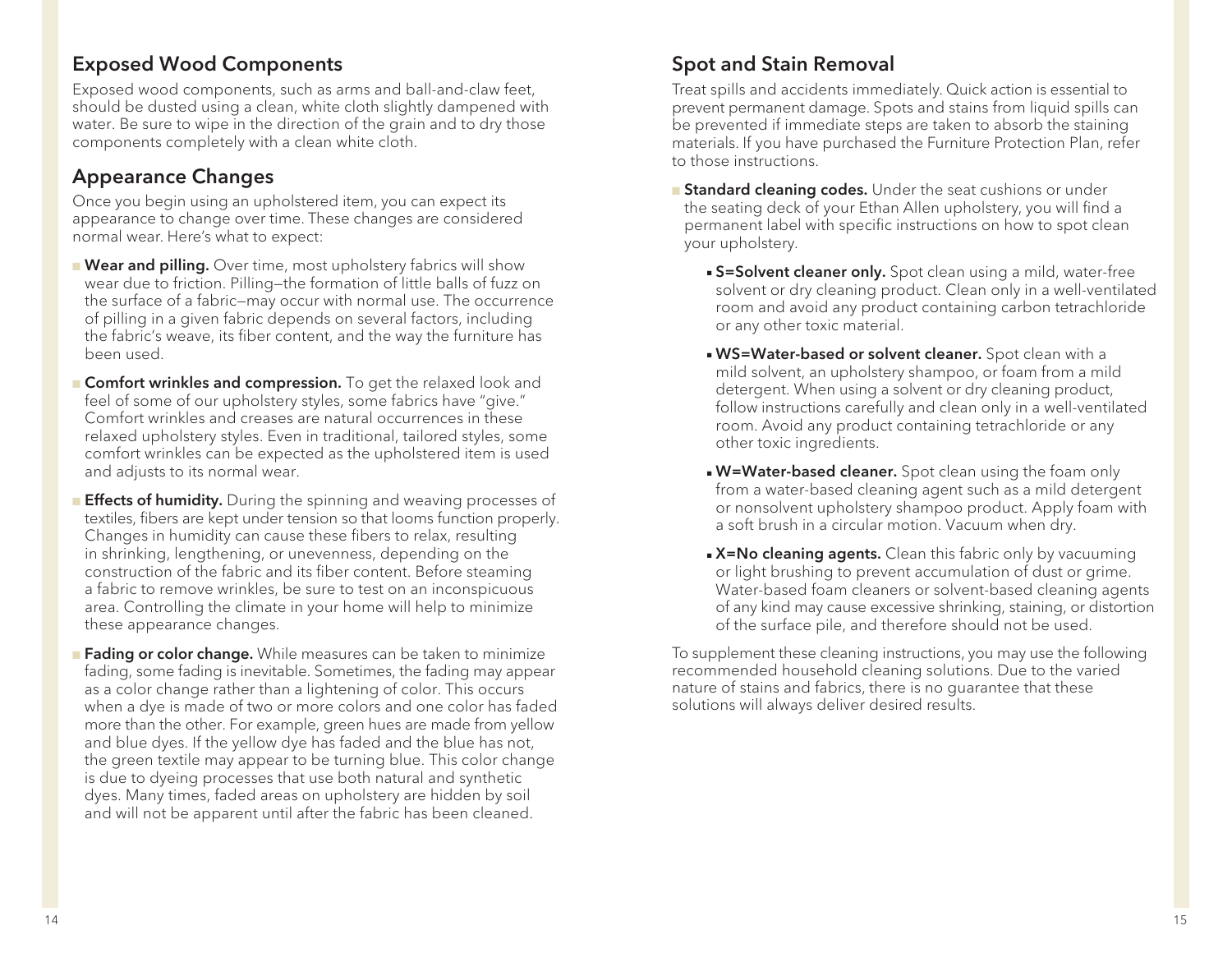#### Spot-Cleaning Solutions for Upholstery

Use each of the cleaning solutions on the stained area in the order Key indicated until the stain is removed. The letters refer to the list at right.

| TYPE OF SPOT                         | <b>FIRST</b><br><b>TREATMENT</b> | <b>SECOND</b><br><b>TREATMENT</b> | <b>THIRD</b><br><b>TREATMENT</b> | <b>FOURTH</b><br><b>TREATMENT</b> |  |
|--------------------------------------|----------------------------------|-----------------------------------|----------------------------------|-----------------------------------|--|
| Alcoholic Beverages<br>(not wine)    | D                                | ٧                                 |                                  |                                   |  |
| Blood                                | D                                | A                                 | E                                |                                   |  |
| <b>Butter</b>                        | S                                | D                                 | V                                |                                   |  |
| Chocolate                            | D                                | A                                 | V                                | E                                 |  |
| Coffee                               | D                                | v                                 | E                                | S                                 |  |
| Cosmetics                            | S                                | D                                 | A                                |                                   |  |
| Crayon                               | S                                | D                                 |                                  |                                   |  |
| Egg                                  | D                                | A                                 | E                                |                                   |  |
| <b>Food Coloring</b>                 | D                                | A                                 |                                  |                                   |  |
| Fruit & Juices                       | D                                | A                                 | V                                | E                                 |  |
| <b>Furniture Polish</b>              | S                                | D                                 | А                                |                                   |  |
| Glue, e.g., School<br>or Carpenter's | D<br>D                           | S                                 |                                  |                                   |  |
| Grease                               | S                                | D                                 | A                                | V                                 |  |
| Ice Cream                            | D                                | A                                 | V                                | E                                 |  |
| Ink                                  | S                                | D                                 | A                                |                                   |  |
| (use isopropyl alcohol)              |                                  |                                   |                                  |                                   |  |
| Ketchup                              | D                                | Α                                 | E                                | —                                 |  |
| Milk                                 | D                                | A                                 | V                                | E                                 |  |
| Mustard                              | D                                | v                                 | E                                |                                   |  |
| Nail Polish                          | S                                | D                                 | V                                | E                                 |  |
| Oils                                 | S                                | D                                 | A                                | V                                 |  |
| Ointment                             | S                                | D                                 | Α                                | E                                 |  |
| Paint, Oil-Based                     | S                                | D                                 | A                                |                                   |  |
| Paint, Water-Based                   | D                                | A                                 | S                                |                                   |  |
| Perfume                              | D                                | V                                 |                                  |                                   |  |
| <b>Rubber Cement</b>                 | S                                | D                                 |                                  |                                   |  |
| <b>Shoe Polish</b>                   | S                                | D                                 | А                                |                                   |  |
| <b>Soft Drinks</b>                   | D                                | A                                 | v                                |                                   |  |
| Soot                                 | S                                | D                                 | A                                |                                   |  |
| Syrup                                | D                                | A                                 | V                                | E                                 |  |
| Tar, Asphalt                         | S                                | D                                 |                                  |                                   |  |
| Tea                                  | D                                | V                                 | E                                | S                                 |  |
| Urine                                | D                                | A                                 | V                                |                                   |  |
| Vomit                                | D                                | A                                 | V                                | Ε                                 |  |
| <b>Water Stains</b>                  | S                                | D                                 | Α                                | V                                 |  |
| Wine                                 | D                                | $\vee$                            | A                                |                                   |  |

*Note: Always check the seating deck label code to make sure the cleaning agent you choose is compatible with the fabric. You may need to contact a professional cleaning specialist to purchase a solvent or dry-cleaning product for fabrics with "S" or "WS" cleaning codes.*

S Dry-cleaning solvent (available at grocery and hardware stores) or alcohol. Use small amounts. Do not use lighter fluid or other flammables. **D** Mix one teaspoon of clear neutral detergent (a mild liquid dishwashing detergent containing no strong alkalis or bleaches) with a cup of lukewarm water. A Mix one tablespoon of ammonia with one-half cup of water. V Mix one-third cup of white vinegar with two-thirds cup of water. E Mix a solution of powdered enzyme laundry detergent following label or box directions.

**Basic steps for stain removal.** Regardless of which solution you use, here are the basic steps to follow—

> **Step 1:** Immediately blot spills using a clean, white absorbent cloth (such as a napkin, towel, or cloth diaper). Remove as much of the spill as you can before using any stain-removal technique.

**Step 2:** Select the appropriate stain-removal method for the type of spill and the type of fabric.

**Step 3:** Test the stain-removal formula in an inconspicuous area of the fabric; put a few drops of the formula on each color in the textile, and then, using a clean, white absorbent cloth, hold it against each color. Count to ten, then examine the results. If the dye has bled into the absorbent material or if there has been a change in the colored area, contact a professional cleaning specialist for advice.

**Step 4:** If the dye is colorfast, apply a little of the cleaning solution with a clean, white absorbent cloth. Always use small quantities of removal solutions. Do not overwet. The materials under the outer fabric—such as the backing materials—can be adversely affected if the fabric becomes saturated.

**Step 5:** Blot; do not rub or brush. Excessive agitation may cause unsightly permanent distortions. For water-based solutions only, you may use a soft brush and work in a circular motion.

**Step 6:** Work from the outer edge toward the center of the stain to avoid enlarging the stain. When working with a solvent cleaning solution, apply solvent with one cloth and use a second clean, dry cloth to pat and blot. The second cloth should start picking up the stain as you blot. Repeat several times, turning the cloth, so the stain does not redeposit on the fabric.

**Step 7:** Continue to apply the cleaning solution and blot until the staining material no longer transfers to the absorbent cloth. Be patient—some stains respond slowly.

**Step 8:** When you have removed as much of the stain as possible, blot any remaining moisture. When using a water-based cleaning solution, dab with clear water to remove the residue, and then press or pat the area with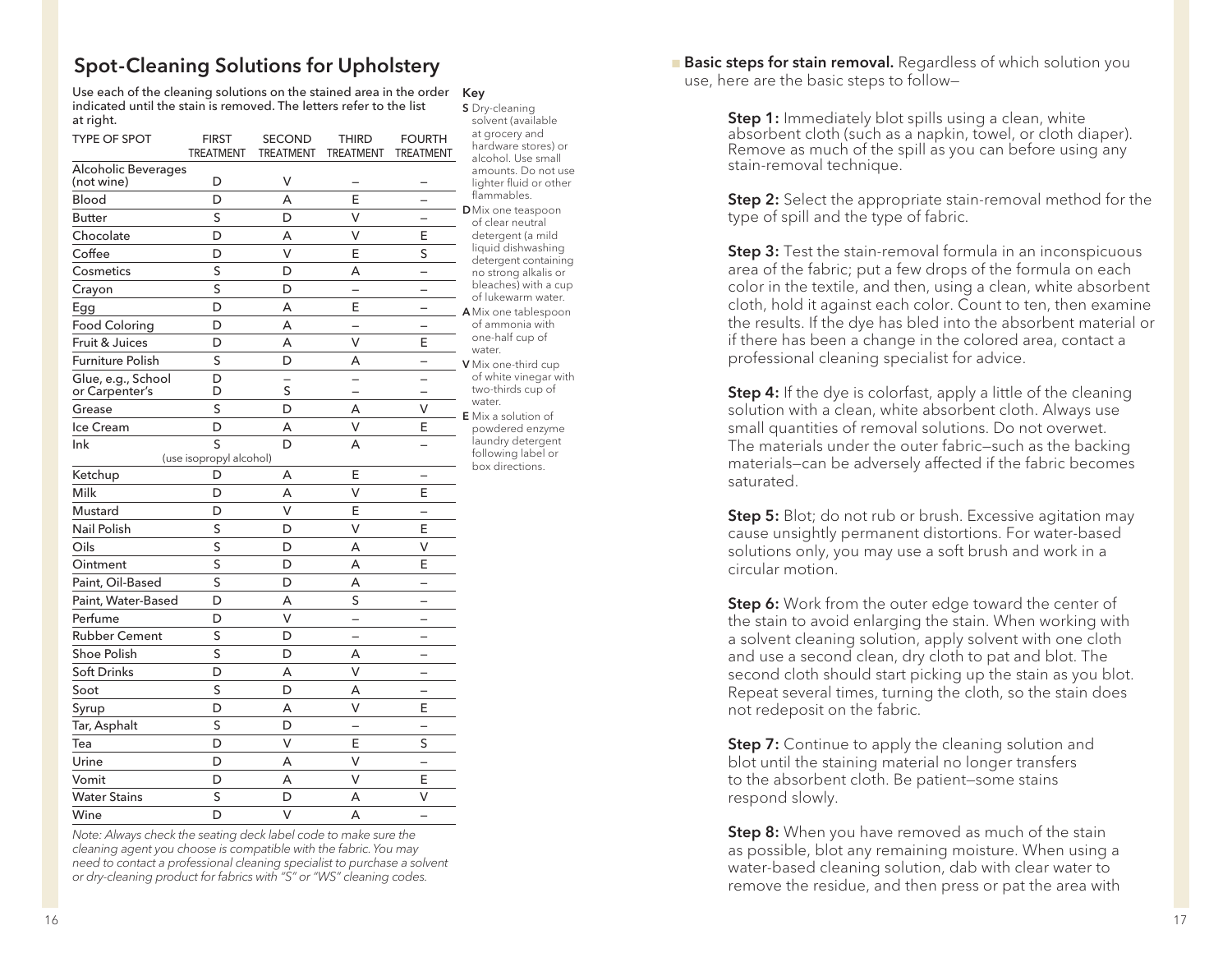an absorbent cloth. Weigh it down and allow at least six hours for it to dry. For solvent cleaning solutions, press or pat with a second dry cloth. Weigh it down and allow at least six hours for it to dry.

Step 9: Fast drying helps prevent rings. Use a fan or a hair dryer on a cool setting to hasten the drying process. You may also dust the area with sufficient talcum powder to absorb all moisture and then vacuum after thoroughly dry.

If you have any doubts about procedures, seek the advice of a professional cleaning specialist. Many stains will become permanent if the wrong remedies are used.

**Cleaning cautions.** Keep all cleaning solutions out of the reach of children. Always test your cleaning method on an inconspicuous area of your upholstery fabric to determine whether the method causes its colors to bleed or the fabric to shrink. Here are a few other tips to keep in mind:

- . No water on rayon or fabrics with "S" or "X" cleaning codes. Do not use water on rayon (flat or pile) fabrics since they are susceptible to shrinkage and/or color bleeding. Fabrics with "S" or "X" cleaning codes on their deck labels are not colorfast to water, so do not use water or water-based cleaners on them.
- **Never mix ammonia and bleach.** If you combine ammonia and bleach, toxic vapors will be released.
- **Avoid cleaners that leave oily residues.** Do not use household cleaners that leave oily residues. This can result in rapid resoiling.
- **Nhen to call a professional.** Some stains require special professional care. If the stain is not removed by a household method, consult a professional cleaning specialist. Remember: The time to take care of spills, spots, or staining materials is immediately after they happen. The longer the stains remain on fabrics, the more permanent they become and the less likely removal becomes—even by a professional cleaning specialist.

#### Leather

Because leather is a wonderful, natural material, each hide has unique characteristics. Several hides are used to upholster each item. The resulting variations in color, grain, and natural markings all contribute to your item's beautiful and natural appeal. Leather is a highly durable upholstery material. Unprotected leathers will absorb spills and stains; they will also develop a patina over time as they absorb hair and body oils and soil. Protected leathers will resist spills; blot them quickly to prevent stains. Proper care will help both types to maintain their appearance and performance.

#### **n** Simple precautions

- **Avoid direct sunlight.** Prolonged exposure to direct sunlight will cause leather to fade.
- **Avoid extreme temperature variations.** Do not place your leather upholstery close to heating or air conditioning vents. Extreme temperature variations can damage leather. Heat can age leather prematurely and may cause it to crack.
- **Avoid sharp objects.** Buckles, keys, and toys can scratch or tear the surface of any leather.
- **Example 2** Choose cleaning products carefully. Most Ethan Allen leathers have a protective top coat. The use of any household substances will break down this protective top coat over time. Do not use wet wipes, household cleaners, soaps, solvents, water, alcohol, commercial leather cleaners, and other unapproved substances.

#### <sup>n</sup> Standard care

- **Dust weekly.** Use a soft, clean, dry cloth.
- **Blot water-based spills with a soft, clean, slightly** damp cloth. Do not rub. Let the stain dry and dissipate into the leather.
- **Blot oil-based spills with a soft, clean, dry cloth.** Do not rub. Let the stain dry and dissipate into the leather.
- **vacuum periodically.** Use a soft brush attachment to revitalize nap.
- **Gently wipe away dust, crumbs, lint, etc.** Use a soft, clean, dry cloth.
- **Blot spills quickly.** Use a soft, clean, dry cloth and let the area dry naturally. Do not rub.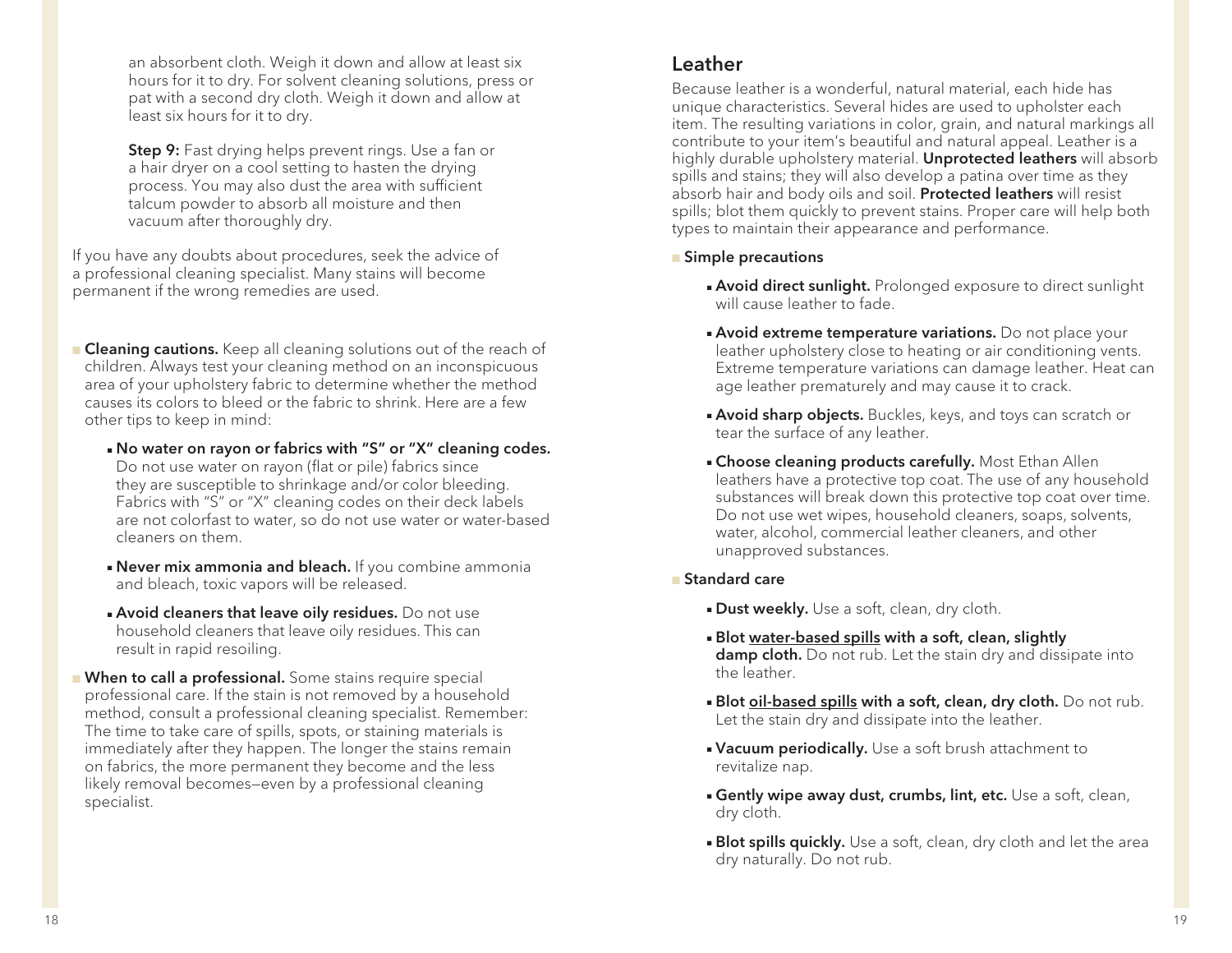#### Slipcovered Upholstery

Ethan Allen's slipcovered upholstery is created with style, comfort, and practicality in mind. Each slipcover is sewn for a specific frame design and has a soft, relaxed fit. Wrinkles and puddled fabric are part of the design. Cushions are filled to create generous height in each seat. Wrinkles in the outer cover produced by normal cushion compression are to be expected. The extent of these wrinkles varies according to the individual cushion, fabric, and frame design.

**Maintenance.** Vacuum slipcover occasionally using a residential vacuum fitted with an upholstery tool attachment, and when needed, have it professionally dry-cleaned. Improper vacuuming can result in fabric wear and pilling. Do not use a commercial vacuum or a rolling brush attachment. Seat and back cushions should be fluffed by hand to maintain fullness, and reversed for even wear.

### Recliners and Incliners

Our distinctive recliners and incliners are built with comfort, durability, and your personal style in mind.

 *Note: Our motion furniture meets voluntary industry guidelines as recommended by the Consumer Product Safety Commission for the improved safety of recliners and incliners. Do not allow children to play on mechanized furniture or to operate the mechanism. Injury could result. Always leave seating in an upright and closed position and keep hands and feet clear of the mechanism. Only the occupant should operate it.*

We upholster reclining chairs and incliners with extra space between the seat, arms, and back to prevent binding. This reduces interference with the mechanism movement. These gaps are not tailoring defects. With normal use, seat cushions will soften slightly and lose some of their initial height. This enhances the relaxed look and feel of the chair.

Many of our recliners and incliners offer three positions: upright, TV, and fully reclined. Please note that the mechanism does not lock in the fully reclined position; therefore, a shift of body weight will cause the chair to move back into the TV position.

**n Manual recliners/incliners.** For reclining chairs without handles, gentle pressure on the arms and shifting of the body weight operates the chair. More pressure may be required when the mechanism is new. Operation will become easier as the mechanism works through its break-in period.

**Power recliners/incliners.** Keep openings clear, and keep hands away from openings. Avoid dropping objects into openings. Do not place furniture on cords. Keep liquids away from all electric parts. Unplug furniture from outlet when not in use, before removing or adding parts, and before reaching into the opening/extra space between the seat, arms, and back. If the plug or cord appears damaged, do not operate the furniture. Contact Client Services at 888.324.3571.

#### Woven

Our versatile woven furnishings bring the great outdoors inside; they are intended for normal indoor residential use. The uniquely textured designs can stand alone or coordinate with any of our furniture collections, adding eclectic charm and stylish comfort to any décor.

**n Characteristics.** Ethan Allen woven furniture is crafted from carefully selected materials that are woven by hand over a durable frame. Each piece is upholstered with precision and attention to detail to meet our high standards of quality and style. All of our woven upholstery is available in our full assortment of fabrics. Please note that some fabrics have inherent characteristics, such as subtle color and texture variations that are part of their charm.

#### <sup>n</sup> Standard care

- <sup>n</sup> Avoid prolonged exposure to sunlight and heating/air conditioning outlets to prevent premature fading and/or excessive drying of rattan fibers.
- Vacuum or brush lightly every week to remove dust.
- . Wipe with a soft, damp cloth to clean. Do not use detergents or any abrasive materials to clean any woven part.
- In case of minor splitting or fraying, do not pull the material. Cut the protruding material with scissors and apply transparent glue to secure the area.

If you have any questions or comments about your Ethan Allen upholstery product, please contact your local Ethan Allen Design Center.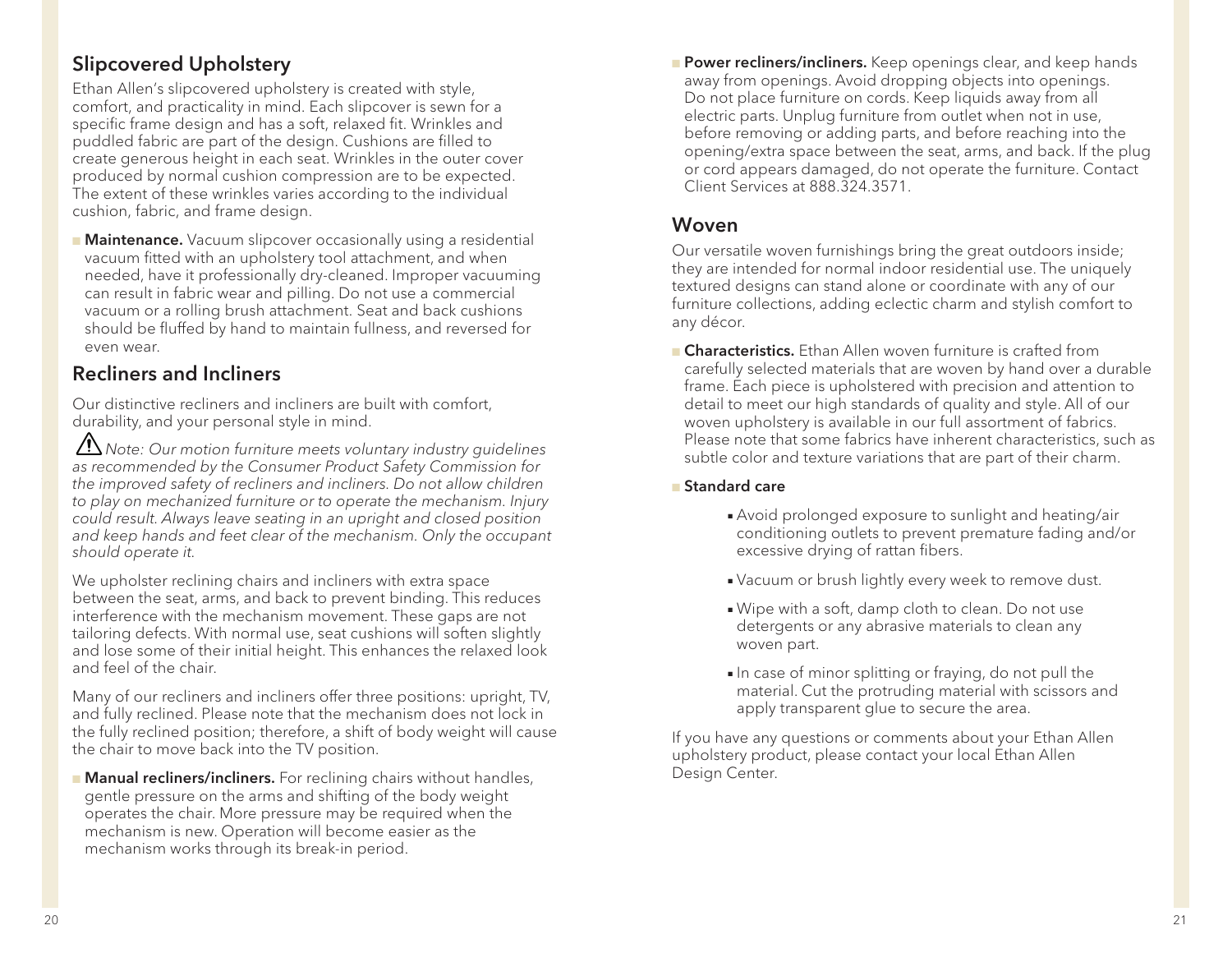# METAL FURNISHINGS

Our finishing processes create one-of-a-kind metal pieces with unique surface textures and patinas. Variations should be expected. Treat your metal furnishings as you would any fine furniture.

### Indoor Metal Furnishings

#### **n** Standard care

- **Journal** Use indoors only.
- Do not use in bathrooms or saunas.
- Never place hot items directly on a metal or glass surface.
- <sup>n</sup> For general cleaning, gently wipe surfaces with a clean, soft white lint-free cloth slightly dampened with water. Rinse and dry thoroughly.
- <sup>n</sup> For brushed stainless steel components, wipe in the direction of the grain.
- Do not use abrasive cleaners, as they may damage finish.
- Do not use detergent on copper or nickel-plated steel. See special instructions regarding care of these surfaces below.
- If your floor or carpet is wet for any reason, place protective pads under all of the legs until the area is completely dry.
- Do not allow overspray of glass cleaners to mist onto metal surfaces.
- **n Nickel-plated steel.** Do not use waxes, cleaning or polishing compounds, glass cleaners, or any solvent cleaners since they will destroy the protective lacquer coating.
- **Copper tabletops.** Patina is a living finish that mellows with age. You can expect beautiful and subtle changes in the patina pattern over time. To maintain the unique patina and beauty of your copper tabletop, please follow these instructions:
	- **Dust regularly.** Use a soft, dry cloth.
	- **Polish periodically.** To protect and maintain the hand-applied patina finish, use a good-quality, nonabrasive wax-based furniture polish. Follow the manufacturer's instructions.
	- **Renew top coat annually.** To renew the patina's protective wax top coat, apply a layer of good-quality, nonabrasive paste wax.
	- **Do not use metal cleaners.** They will strip the patina completely and will leave bright spots. Avoid using household cleaners, glass cleaner, abrasive cleaners, chemical solvents, strong

detergents, spot removers, and products containing ammonia, acid, or alkali. They will scratch or dull the finish and may leave spots.

- **Blot spills immediately with a clean, dry white cloth.** Clean with a cloth dampened with water and wipe completely dry. Failure to remove spills will result in dark spots on the finish. Carbonated beverages and acidic foods and beverages are particularly harmful.
- $\blacksquare$  Do not set hot or damp items directly on furniture. Use coasters to prevent scratches, watermarks, and stains.
- <sup>n</sup> Do not place other metals or leather items directly on the tabletop. Use felt pads to keep the surfaces from touching and to prevent any changes to the finish.
- **Example 2** Inc tabletops. Our zinc tabletops have clear coat: a nitrocellulose lacquer.
	- **Dust regularly.** Use a soft, dry cloth.
	- **Do not use metal cleaners.** Also avoid using household cleaners, glass cleaner, abrasive cleaners, chemical solvents, strong detergents, spot removers, and products containing ammonia, acid, or alkali. They will scratch or dull the finish and may leave spots.
	- **Blot spills immediately with a clean, dry white cloth.** Clean with a cloth dampened with water and wipe completely dry. Failure to remove spills will result in dark spots on the finish. Carbonated beverages and acidic foods and beverages are particularly harmful.
	- . Do not set hot or damp items directly on furniture. Use coasters to prevent scratches, watermarks, and stains.
	- . Do not place other metals or leather items directly on the tabletop. Use felt pads to keep the surfaces from touching and to prevent any changes to the finish.
- **n** Glass tabletops
	- <sup>n</sup> Handle glass tabletops with care.
	- . Do not step on or sit on them, as serious injury may result. A scratched surface or damaged edge may cause the glass to crack suddenly.
	- . Do not expose glass to sudden temperature changes.
	- **Example Clean with a damp cloth or glass cleaner.** Do not use an abrasive cloth or sponge, and do not allow glass cleaner overspray to come in contact with metal surfaces.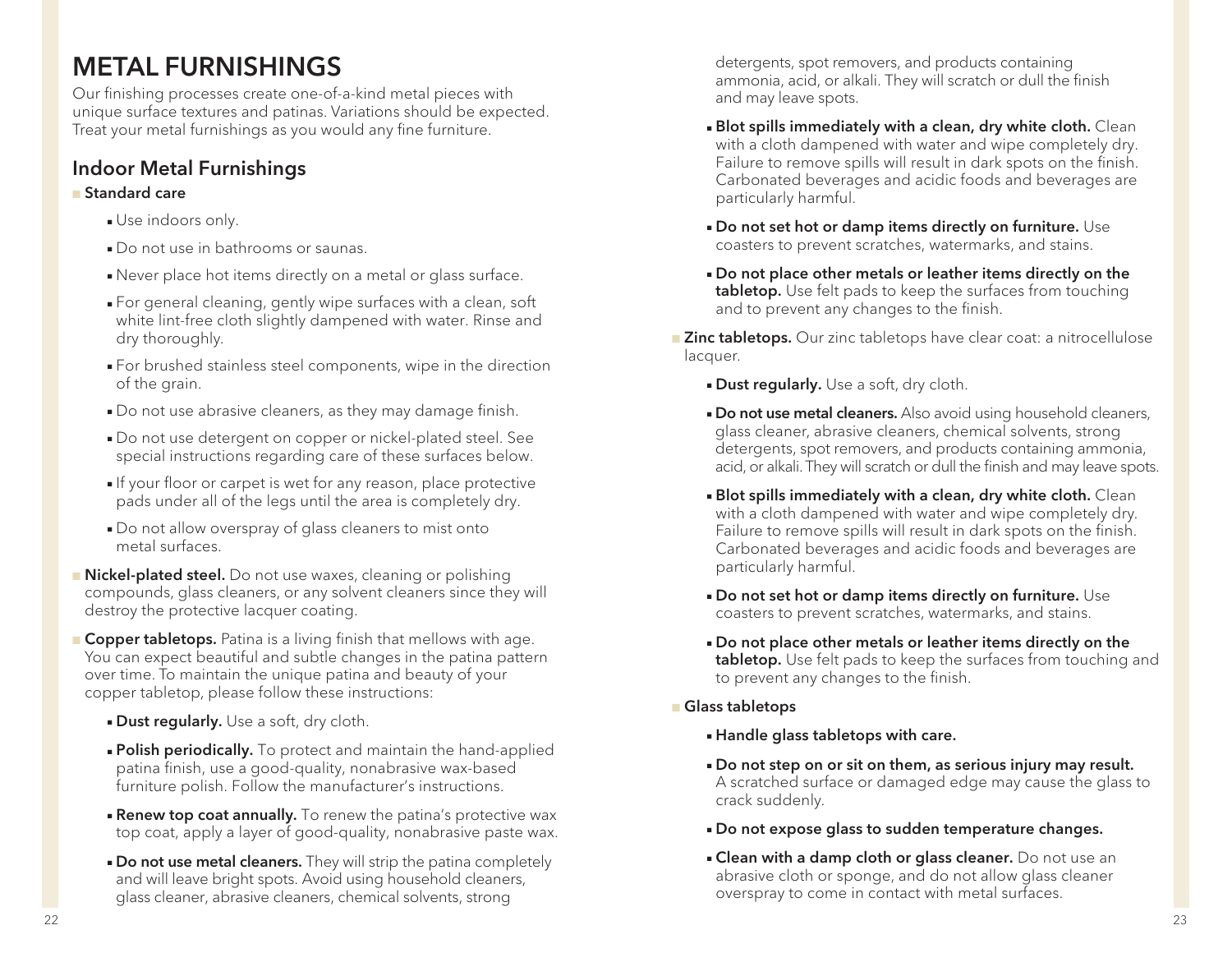# ACCENTS AND TEXTILES

Follow the specific cleaning and care instructions that came with your accent piece. Place felt discs under accent items, if applicable, to avoid damage to the finishes of display surfaces.

#### Area Rugs

Ethan Allen offers an array of area rug options—patterns and solids; silky and shag; hand-knotted and broadloom—with several border options, including canvas tapes, serged edges, and leather bindings. For more information, visit your local Design Center.

#### <sup>n</sup> Standard care

- **Use a rug pad.** It will preserve the rug's appearance and prevent it from slipping. The pad should be about an inch smaller than the rug (not including the fringe area) so that the pad will not show.
- $\blacksquare$  Vacuum lightly once a week, avoiding fringe areas. We recommend an upright vacuum with the beater bar raised to the highest setting to avoid damage. Also, vacuum the underside of the rug where dirt can accumulate. If the rug is placed in a high-traffic area, vacuum more often.
- **Rotate rugs** periodically to ensure even wear, particularly in high-traffic areas.
- **Avoid exposure to sunlight and/or heat.**
- **Have your rug professionally cleaned.** We recommend that you have your rug professionally cleaned once a year depending on its location and how much traffic it gets. Always use an experienced rug professional who specializes in your type of rug (e.g., hand-knotted, broadloom).
- **Blot (do not rub) spills immediately.** Use a clean, white absorbent cloth, working the stain toward the center (rubbing can alter the rug's texture). Do not apply stain-repellent treatments that contain silicone; they tend to accelerate soiling. For spot-cleaning methods, see care instructions on the following pages.
- **n Caring for hand-knotted rugs.** An Ethan Allen hand-knotted rug is truly a work of art and deserves the special care and attention that you would give any fine possession. With minimal maintenance, your rug can provide years of enjoyment and can be an heirloom for generations to come. *Clip loose fibers and yarn. It is normal for loose fibers and yarns to appear; do not pull them.*

*Note: Most hand-knotted rugs will shed for the first six to twelve months.* 

- **n Cleaning indoor/outdoor rugs.** To clean outdoors, hang rug over railing, rinse with warm water, and allow to dry completely. Rotate occasionally. Blot (do not rub) spills with a clean, absorbent cloth. Spot clean with a solution of mild soap and water. Store indoors during extreme weather or long periods of disuse.
- **n Cleaning broadloom rugs.** Vacuum frequently (once a week) to remove the dirt particles that become embedded in the tufts. These particles abrade the fiber and wear it down. Clean up spills promptly, using the basic cleaning steps recommended by the fiber manufacturer. The following steps are an example of basic stain removal:

**Step 1:** Scoop up as much of the spill as possible.

**Step 2:** Blot, do not rub, with a clean, white absorbent cloth or unprinted paper towel to remove excess moisture.

**Step 3:** Douse stain with warm (not hot) water and blot with cloth. For large stains, work from the outside of the stain to the center to prevent spreading.

Step 4: If stain remains, make a solution of warm water and mild nonbleach liquid laundry (not dishwashing) detergent, mixing 1 teaspoon to 1 quart of water. Using a clean, white cloth or sponge, apply enough solution to cover the stain and let soak for about five minutes. Rinse with warm water and blot thoroughly to extract water. Repeat until all detergent is removed.

**Step 5:** Absorb remaining moisture with layers of white paper towels weighed down overnight with a nonstaining glass or ceramic object.

**Step 6:** When completely dry, vacuum or brush the pile to restore texture. If you need more specific information about caring for your rug or carpet, please contact your local Design Center; for a Contract product, please email contract@ethanallen.com. Hot water extraction to refresh carpet texture, performed by a carpet care professional, is required at least every one-and-a-half to two years for coverage under some broadloom warranties.

### Artwork

Dust frames with a soft, damp nonabrasive cloth. Clean glass with a soft nonabrasive cloth and an ammonia-based cleaner. Ammoniabased cleaner must be sprayed on cloth and not directly to the glass or mirror. To avoid causing damage to molding (frame) and liners, do not use excessive cleaner. Keep artwork out of direct sunlight.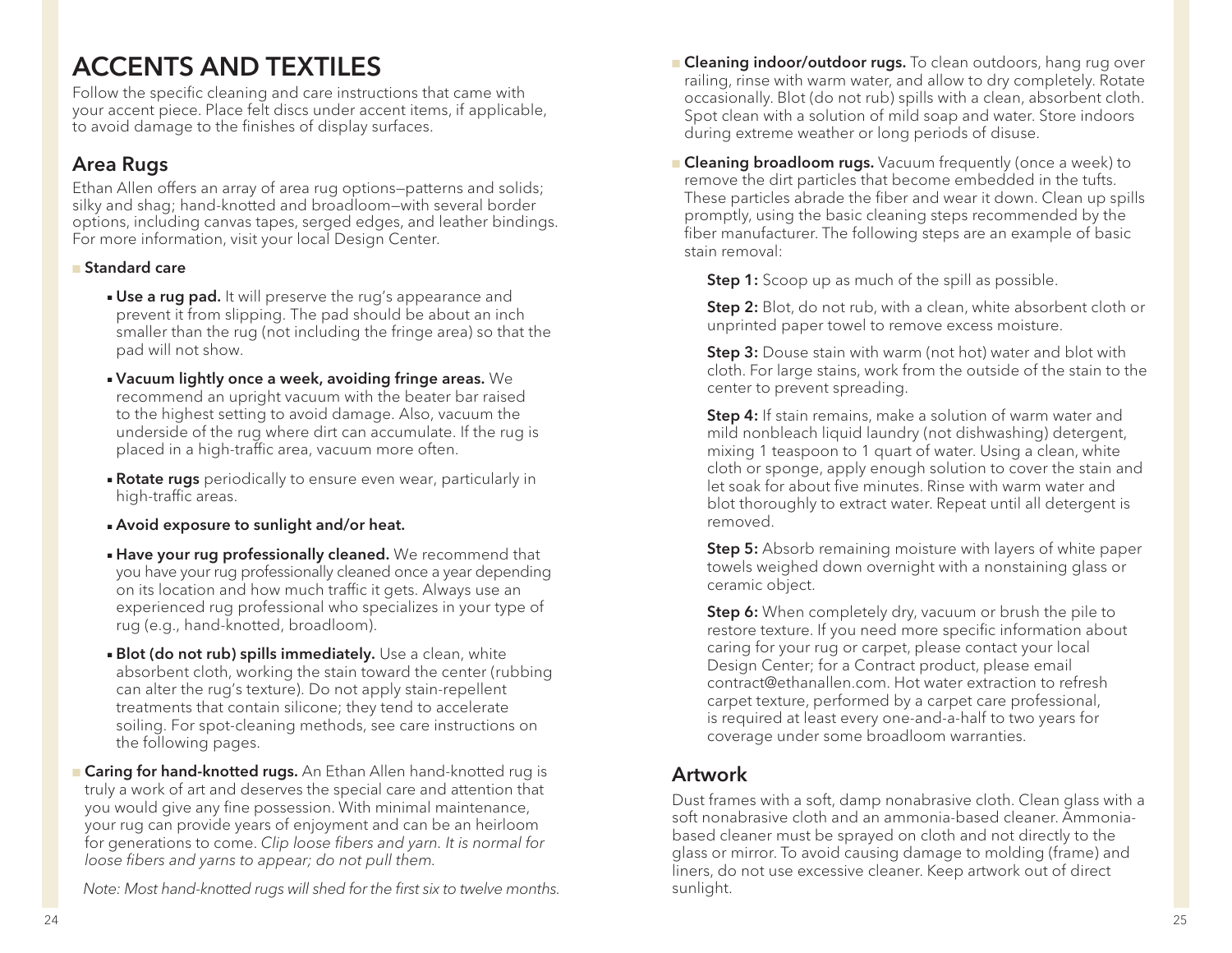#### Spot-Cleaning Solutions for Wool Rugs

Use the following information to identify the best way to treat different spots. The numbers refer to the list on the right. TYPE OF SPOT FIRST SECOND THIRD FOURTH TREATMENT TREATMENT TREATMENT TREATMENT Alcoholic Beverages  $($ not wine $)$   $\begin{array}{ccc} 1 & 2 & - & - \end{array}$ Bleach 1 3 — — Blood 1 2 — — Butter 4 2 — — Candle Wax absorbent paper and hot iron Chewing Gum 5 4 – – Chocolate 2 3 6 — Coffee 1 2 4 —  $\text{Cookina Oil} \qquad \qquad 4 \qquad \qquad 2 \qquad \qquad - \qquad \qquad -$ Cream 2 4 — — — Egg 2 — — —  $Floor$  Wax  $4$   $2$   $-$ Fruit Juice 1 2 — — Furniture Polish  $4$  2 3  $-$ Gravy and Sauce  $7$  2  $Ink.$  Fountain Pen  $1$  2  $-$ Ink, Ballpoint 4 9 2 – Ink, Felt Tip 7 2 8 — Ketchup  $7$  2  $-$ Lipstick  $4$   $2$   $-$ Mercurochrome 2 2 3 6 Milk 7 4 2 — Mustard 2 – – – – Nail Polish 8 4 — — — Oil and Grease  $4$   $2$   $-$ Paint, Latex 1 2 4 — Paint, Oil-Based 9 4 2 – Rust 4 2 10 — Salad Dressing 2 4 - - -Shoe Polish  $4$   $2$   $-$ Soft Drinks  $1 \t 2 \t -$ Soot 4 2 3 — Tar  $4$   $-$ Tea 1 2 4 — Urine, Fresh 1 2 — — — Urine, Old 2 3 6 – Vomit 2 — — — Wine 11 1 2 — Unknown Material 4 12 2 -Key

 1 Cold, distilled water 2 Detergent solution or carpet shampoo solution: Mix 1 teaspoon of clear dishwashing liquid or detergent powder, containing no bleaches or strong alkalis, with 1 cup of warm, not hot, distilled water; this solution must be well rinsed with clear distilled water 3 Ammonia solution: Mix 1 tablespoon

- of clear household ammonia (3% solution) with ½ cup of distilled water
- 4 Dry-cleaning solvent (available at grocery, drug, and hardware stores)
- 5 Chill with aerosol freezing agent or ice cubes in sealed plastic; pick or scrape off gum

 6 Vinegar solution: Mix  $\%$  cup of white vinegar with  $\frac{2}{3}$  cup of distilled water

7 Warm water

- 8 Clear nail polish remover (preferably acetone)
- 9 Isopropyl alcohol or methylated spirits/mineral turpentine

#### 10 Rust remover

11 Absorbent powder (salt, talc, or proprietary absorbent powders)

#### 12 Absorbent cleaner

#### Brass

Our brass products are lacquer coated and do not require polishing. Wipe with a clean soft cloth. Avoid harsh or abrasive cleaning agents. Despite the lacquer protection, brass may continue to age and become less lustrous over time.

#### Ceramic, Crystal, and Porcelain Items

Wipe with a soft, dry cloth unless otherwise directed.

#### Decorative Metal

Wipe with a soft, clean cloth. Avoid contact with solvents or detergents.

#### Flowers, Plants, and Trees

Dust artificial foliage with a feather duster or blow dry on a low, cool setting. Clean artificial foliage with a damp cloth and then gently blow dry. Intense cold will curl the leaves, so avoid it. Indoor/outdoor foliage is suitable for covered outdoor use, but should be brought indoors during freezing temperatures. Watergarden items should not be placed in direct sunlight; this may cause the "water" to discolor over time.

Shedding is to be expected with any dried or preserved material. Keep your dried floral arrangements away from direct sunlight, high humidity, and heat, as these conditions can cause colors to fade. We recommend displaying dried floral arrangements indoors only.

#### Glass Items

Use a soft cloth and an ammonia-based cleaner, or clean with a mild dishwashing detergent and water. Repeat to avoid streaking.

#### Home Fragrance

- **Candles.** Keep candle wicks trimmed to ¼" and clear of debris. Do not use a candle if its jar is damaged. Always burn candles within sight, and keep them away from children, pets, and flammable items. As the candle burns, the surface of the jar will get hot. Never move a candle while it is lit. Use candles only on heat-resistant surfaces, away from edges. Never burn a candle for more than four hours. To extinguish the flame, blow it out. Do not use the lid to extinguish the flame. Discontinue candle use when only ½" of wax remains in the bottom of the jar. Do not reuse the jar.
- **Diffusers.** To set up a diffuser, carefully remove the stopper from the bottle neck with a twisting motion. Place a coaster or other protective material on a stable, level surface away from its edge and out of reach of children and pets. Place the bottle on the coaster and put the reeds in the bottle. Allow 24 to 36 hours for the fragrance to diffuse.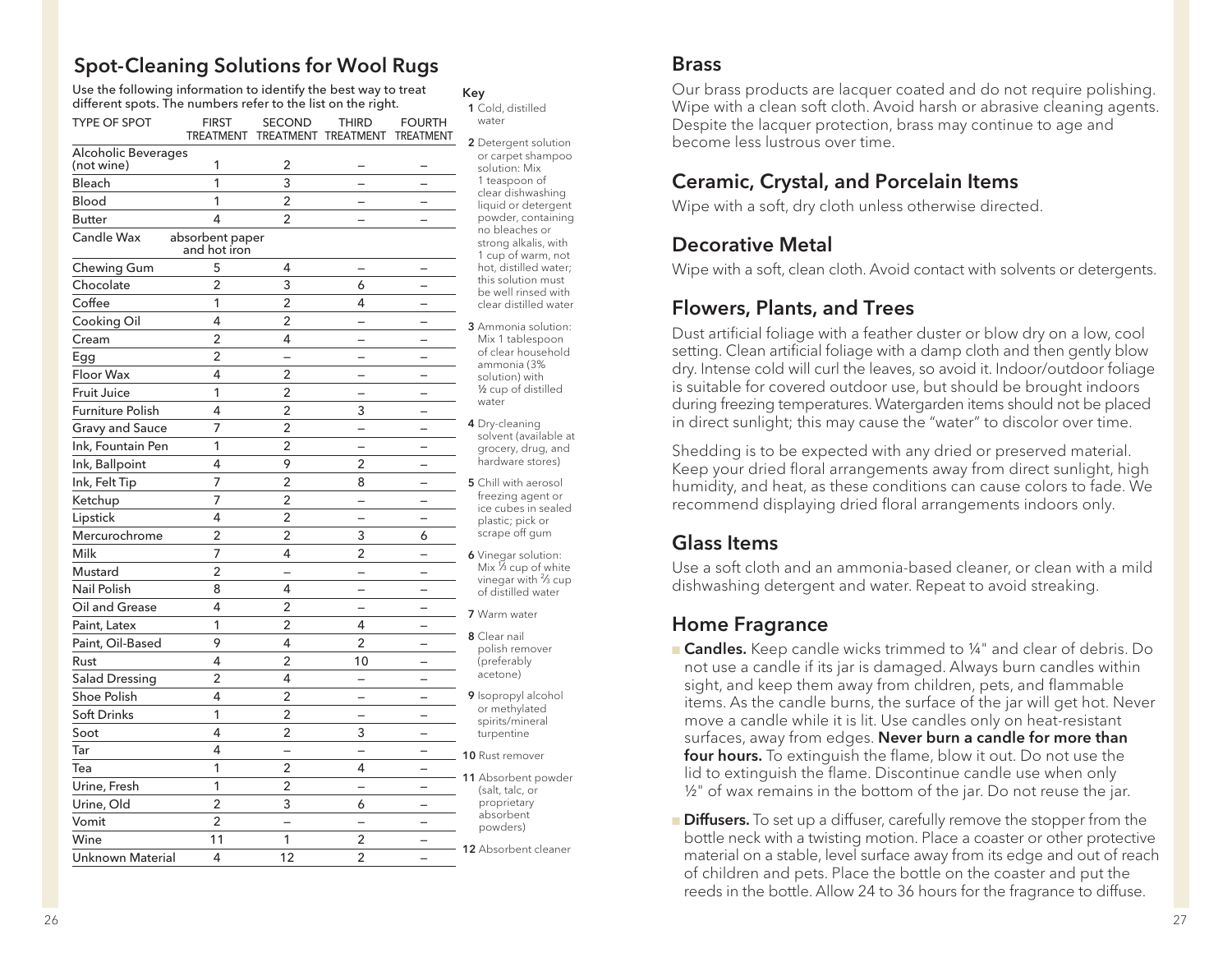- All diffuser spills should be cleaned immediately to avoid staining of wood or fabric. Never place the diffuser directly on stone, painted, stained, or lacquered surfaces, as the diffuser oil may damage them.
- If the diffuser oil comes in contact with skin, it may cause irritation; wash the affected area with soap and water. If the oil comes in contact with an eye, irrigate it with water immediately, flushing for at least fifteen minutes. If irritation persists, please seek medical attention.
- If the oil is ingested, please call a doctor or your local poison control center. Keep diffuser oil away from flame.

### Lighting (Chandeliers and Lamps)

Unplug lamp prior to cleaning. Dust shades with a feather duster or an appropriate vacuum-brush attachment. Clean lamp bases carefully using a soft, dry cloth. Avoid contact with solvents or harsh cleaners.

#### Soft Goods/Home Textiles

- **Bedcoverings, including Luxury Threads Custom Bedding by** Ethan Allen
	- **Laundering.** Fine bed linens made from all-natural fibers, such as cotton and linen, should always be laundered using the gentle cycle on your machine, with a mild detergent and either cold or warm water (per the instructions on the attached care label). Do not use chlorine bleach as it may yellow the fabric and reduce the strength of the material's fibers. Non-chlorine bleach may be used only if noted on the care label.

Many quilted coverlets and pillow shams may be machine washed (per the instructions on the attached care label). For larger sizes, laundering in a commercial size, front loading machine is recommended.

**Drying.** For those products indicating "tumble dry," tumble dry on low heat setting until slightly damp and remove promptly. Overdrying will result in broken fibers and threads, and wrinkles. Press smooth with a warm iron using the correct setting for the fabric type.

**n Ironing.** For best results, iron while fabric is slightly damp. Make sure the face of your iron is clean before using.

- Depending on the fabric, set the temperature to a linen, cotton, or silk setting.
- <sup>n</sup> For products with delicate embroidery and lace, iron on the reverse side.
- The use of starch is not recommended.
- <sup>n</sup> Natural silks, cottons, and linens are likely to wrinkle, due to their composition, but they also offer the most luxurious sleeping environment.
- **Dry cleaning.** For "dry clean only" products (such as our Italian matelassé coverlets) please see a professional dry cleaning service provider. Proper dry cleaning will help prevent shrinkage, pilling, and wrinkling.
- **Storage.** To lengthen the life of your luxury linens, be sure your linen closet is well ventilated. To avoid yellowing or discoloration of the fabric, never store linens in plastic bags. When storing items for long periods of time, wrap them between cotton or muslin sheeting.
- **Standard fabric care.** Cotton/poly blend, 100% polyester, 100% cotton, and 100% linen fabrics may be spot cleaned with warm, soapy water (using mild detergent) and a clean sponge. Afterward, allow the fabric to air dry, and then steam or iron as indicated below.

 *Note: The packaging and shipping of soft goods frequently results in*  fabrics becoming slightly wrinkled. Different fabrics have different *characteristics and handling needs. Please refer to the descriptions below for help in removing wrinkles upon delivery.*

- **silk.** Natural irregularities give silk its unique and desired character. The appearance of slubs, nubs, loops, and barre ridges are universally accepted as normal and should not be considered defects. If necessary, steam silk to remove stubborn wrinkles. Use a good-quality steamer to reduce the likelihood of leaving water spots on the fabric.
- **Rayon/poly blends.** If necessary, steam rayon/poly blends to remove stubborn wrinkles. Use a good-quality steamer to reduce the likelihood of leaving water spots on the fabric.
- **100% polyester.** If necessary, steam or gently iron polyester on low heat to remove stubborn wrinkles. Note: 100% polyester fabrics will release wrinkles easily if steamed or ironed on the polyester/synthetic fabrics setting (low), but may melt if the iron is too hot.
- **Cotton/poly blends.** If necessary, gently iron on the blended fabric (medium) setting to remove stubborn wrinkles.
- **100% cotton and 100% linen.** If necessary, gently iron or steam using the cotton (high) setting to remove stubborn wrinkles.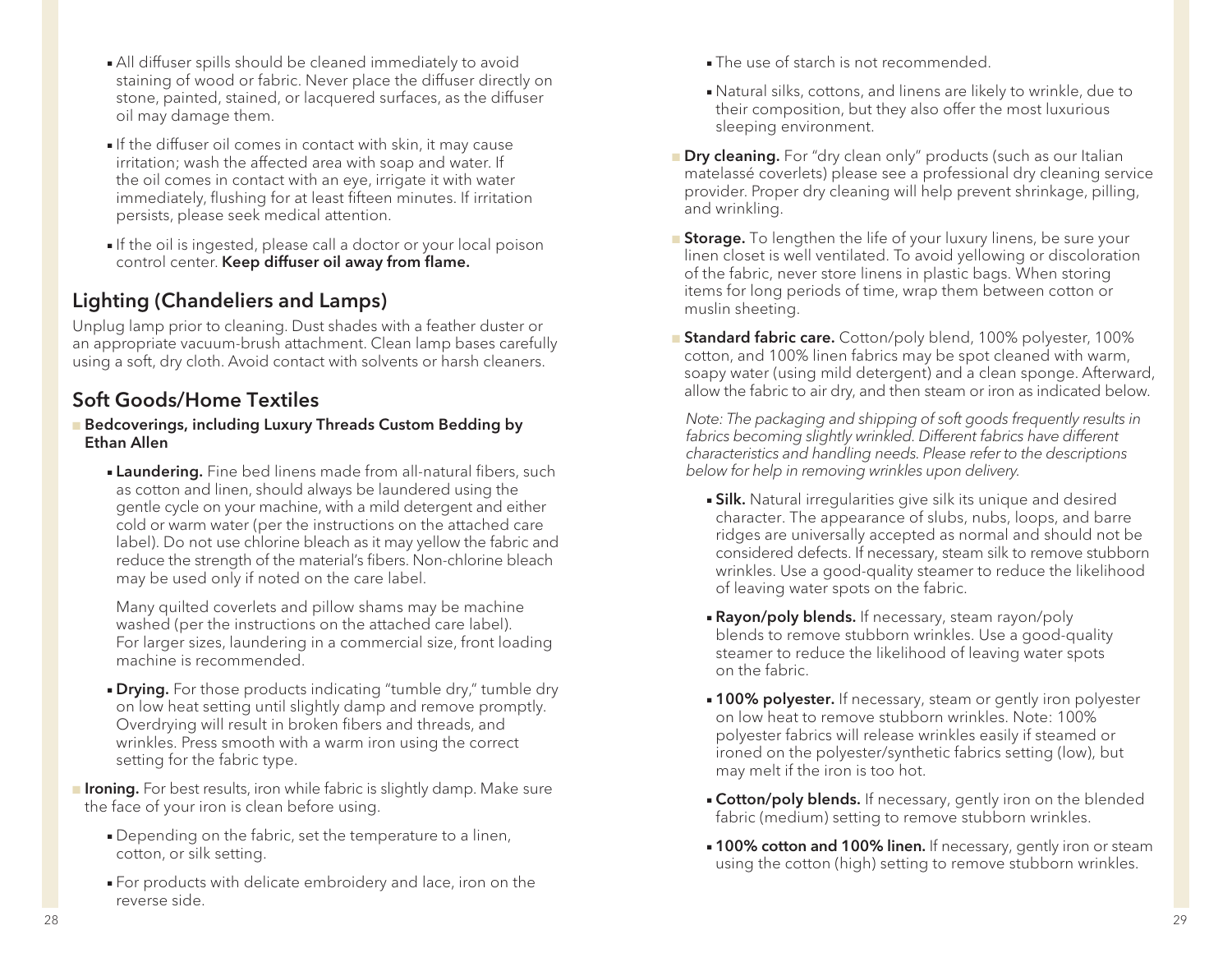**n Decorative pillows.** Fluff and rotate pillows for even wear. Professionally dry-clean pillow covers or launder according to care instructions before they become overly soiled. Dry cleaning or spot cleaning is recommended for most pillows to maintain like-new appearance.

### Wallcovering

Primed walls and professional installation are recommended.

- **Glasscloth wallcoverings.** To dust, vacuum gently in the direction of the fibers, using a residential vacuum cleaner with a stationary dusting brush attachment. Clean stains by using clean water and a damp white cloth or sponge. Professional cleaning may be necessary.
- **Printed wallcoverings and murals.** To dust, wipe gently with a microfiber cloth or soft dusting wipe. You can also vacuum gently using your vacuum cleaner brush attachment. Clean with a cool, damp cloth. Wipe the wall gently and then blot with a dry towel to remove surface moisture; do not rub.

### Window Treatments

Dry cleaning is recommended for most draperies. Washing can fade colors and cause stitching to fail. Vacuum draperies, shades, and blinds regularly using the appropriate attachment. Do not allow an item to become overly soiled before cleaning. Please refer to care instructions for best results.

### Wood/Resin Items

Dust regularly with a soft, white cotton cloth.

### Woven Materials

Vacuum gently using an appropriate brush attachment.

# **MATTRESSES**

Ethan Allen mattresses are held to rigorous quality specifications. Our products are designed to offer you the comfort and support you need for quality, restorative sleep. Our state-of-the-art bedding has been designed with extra cushioning and



enough "give" to actually conform to your body so it becomes even more comfortable over time. You will notice indentations within the first few weeks of use. Body impressions of up to 1½ inches deep are normal in any top-quality mattress.

### General Use, Care, and Safety

- **Rotate your sleep set regularly.** This will maintain the comfort and extend the longevity of your mattress. After one month, rotate the mattress and foundation end to end; see diagram. Repeat these rotations every three months thereafter; an easy way to remember this is to rotate your sleep set with the change of each season. All Ethan Allen mattresses are nonflip designs.
- **Use a mattress pad.** The pad absorbs perspiration and stains and helps to keep your mattress fresh. In some cases, a waterproof pad may be appropriate.
- **Nacuum the top of your mattress once a year.** This removes dust that might have filtered through the pad.
- **Cleaning.** If cleaning is needed, use a mild detergent and water; do not saturate the surface. Do not use harsh chemicals or dry cleaning fluid, as they may compromise the construction materials.
- **n** Use the right bed frame and foundation. Use a bed frame and foundation with enough support for your mattress to ensure proper support and prevent sagging. Proper support options are defined as follows:
	- **Fraditional flat foundations (standard, low, or ultra-low** foundations/bunkie boards)
	- Adjustable motion base\* (for motion-compatible mattress styles only)
	- <sup>n</sup> Platform bed designs with built-in solid-surface support for innerspring and hybrid mattresses, and no more than 3-inch spacing between slats for foam mattresses only.

Traditional open-slat bed designs require the support of a foundation for all mattress styles. All queen, king and California king beds require additional center frame support; slat(s) must have a center leg on one or all and the slats need to be rigid. For more information, please refer to the Ethan Allen Limited Warranty on mattresses available at Ethan Allen Design Centers and at ethanallen.com.

Top bunk beds and trundle mattresses require a thinner foundation than a standard or low foundation can provide. The ultra-low foundation is designed specifically for these products.

*\*If using an adjustable motion base, please refer to manufacturer owner's manual for use and care instructions.*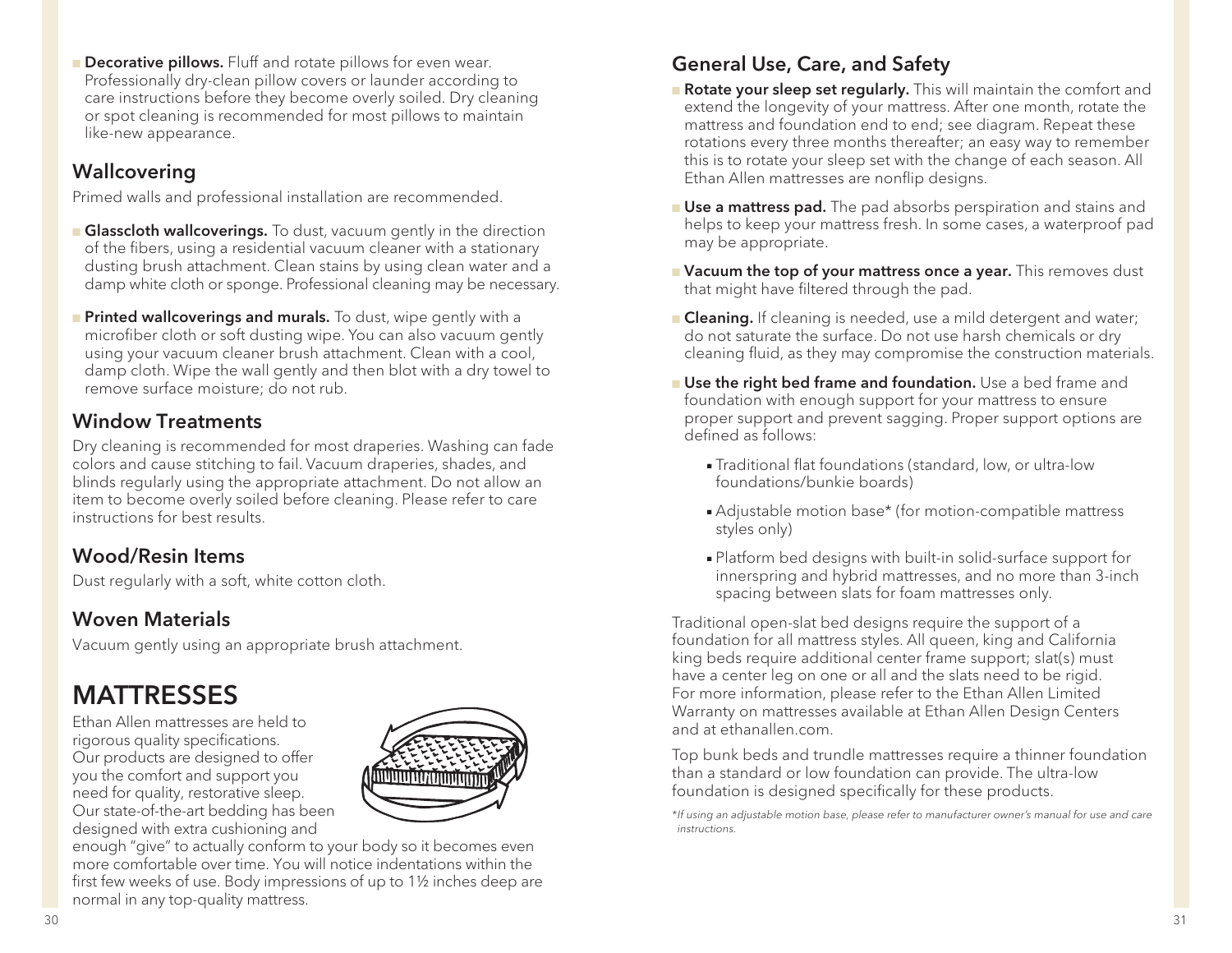- **Transport properly.** Do not bend or fold the mattress more than 30 degrees. Carry the mattress flat on its side to avoid damage. If applicable, do not use the handles to move the mattress. They are designed for positioning only and may pull out if used to support the full weight of the mattress.
- **n Use sheets of proper size and depth.** Using sheets that are too small can bend the corners of the mattress.
- **Avoid open flame.** Do not place your sleep set near heaters or open flame; do not smoke in bed.
- <sup>n</sup> Bed-in-a-box mattresses must be opened and set up within 90 days of manufacture; you'll find the date of manufacture stamped on top of the box. Allow 60 minutes before dressing bed or using. Cut packaging carefully as any cuts to product will void warranty.

# HOME & GARDEN

Crafted for your enjoyment indoors or out, each piece of Ethan Allen's Home & Garden furniture is built to last.

#### All-Weather Woven Furniture

Each frame is woven of extruded polyethylene that contains ultraviolet inhibitors and mildew repellents, which allow the frame to withstand outdoor elements with minimal deterioration.

- **n** Clean with a soft cloth dampened with water and a mild liquid detergent. Do not use harsh cleaning agents or abrasives. Rinse with cold water to remove surface dirt.
- **n** Avoid getting suntan lotions and insect repellents on furniture. They may discolor the finish.
- **u** Use ammonia-based cleaner on glass. Wipe with a soft cloth.

#### Fully Upholstered Indoor/Outdoor Furniture

Our fully upholstered indoor/outdoor furniture is designed to resist fading, stains, mold, mildew, and damage from wind, rain, and snow.

- $\blacksquare$  To find cleaning instructions specific to your outdoor cushion, pillow, or umbrella fabrics, visit https://www.ethanallen.com/ en US/shop-outdoor-fabrics (or https://www.ethanallen.ca/ en CA/shop-outdoor-fabrics in Canada). Locate your fabric and click on it to go to that fabric's product page; you'll find the care instructions for your fabric in the Product Details section.
- $\blacksquare$  If they get wet, allow cushions to fully drain by standing them up vertically.
- Do not allow standing water to accumulate on your furniture.
- <sup>n</sup> Use in covered or semicovered environments.

#### Indoor/Outdoor Metal Furniture

Our collection of indoor/outdoor metal furniture is designed to require minimal maintenance. Please follow the simple care guidelines listed below:

- **n Clean regularly with mild soap and water.** Use a soft, nonabrasive cloth; do not let dust build up.
- **Avoid submersion.** Never leave your furniture standing in water.
- **Prevent freeze damage.** To keep your furniture looking its best, cover it or store it indoors during winter months.

#### Natural All-Weather Teak Furniture

Teak is a dense hardwood with a high natural oil content. It needs no special care other than occasional cleaning. When exposed to the elements, untreated teak will simply weather to a rich, silvery gray. As weathering occurs, you may see uneven coloration, streaks, and spots, none of which are cause for concern.

Changes in temperature and humidity can also result in fine cracks and lifts in the teak's grain. This process may cause some painted surfaces, like our Weathered Gray finish, to peel or flake, revealing the teak's natural finish without affecting the use or life of your furniture. In most cases, teak will be uniformly, beautifully weathered within a year.

**n Cleaning teak furniture.** Remove the cushions. Rinse the wood with clean water; then scrub the wet teak with a soft-bristle brush. For natural unfinished teak, use detergent and bleach. For Weathered Gray, use soap and water. Rinse well to remove the solution. Do not use a power washer, as this can gouge the wood. Replace cushions when the wood is dry.

If you prefer the look of teak's natural golden color, specially formulated water-based teak cleaners and protectors can help you maintain it. Be aware that using them will require regular upkeep; follow all product directions carefully. Do not use oil-based products; doing so will void your cushion warranty. Please see the Indoor/Outdoor Cushion Care section below for more information about the use of cushions with teak.

Teak may be left outdoors, uncovered, in any weather. If you choose to store your teak furniture for the winter, do so in a dry, unheated garage or shed. Moving teak directly from the outdoors to a heated room could cause the wood to crack and split.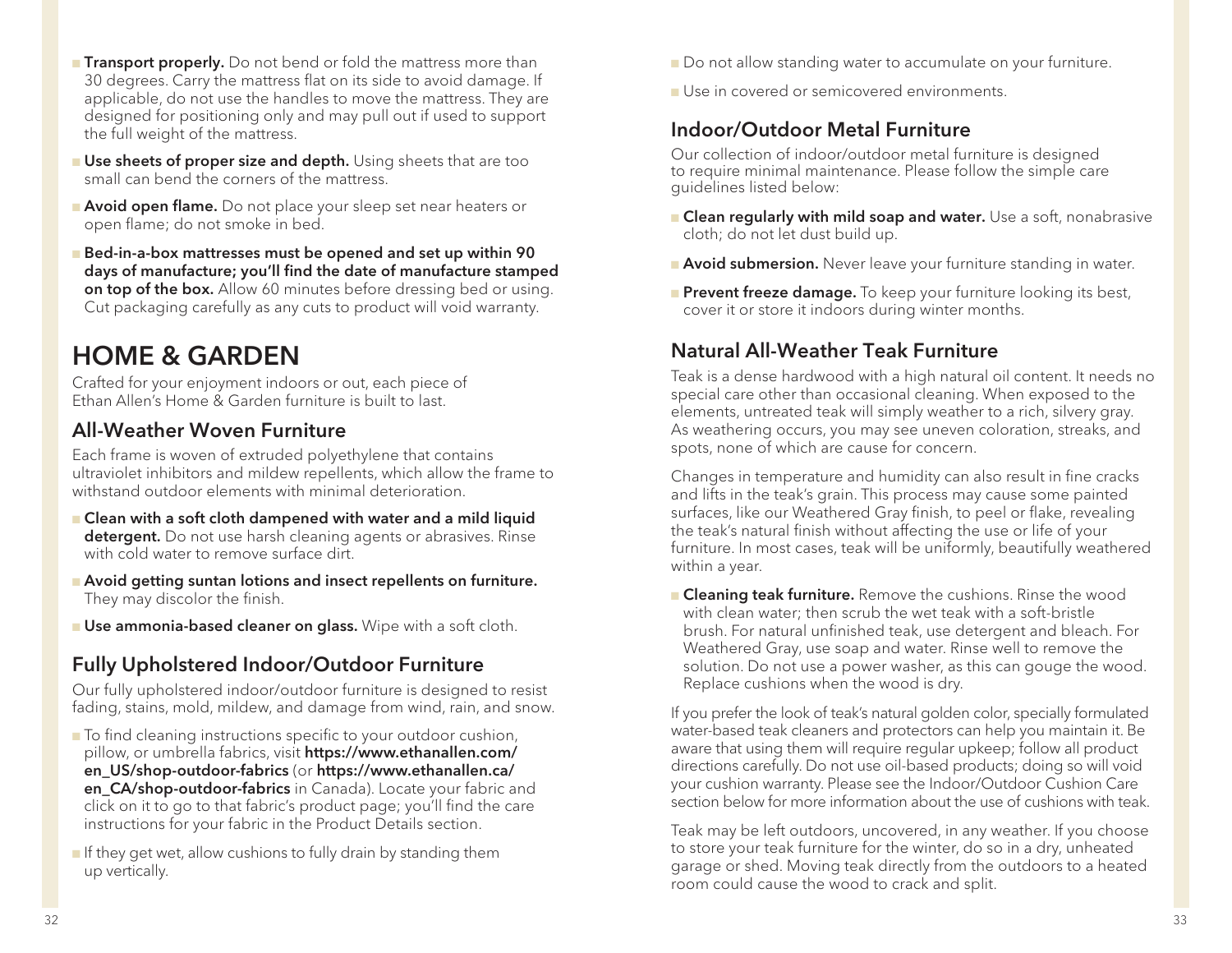#### Indoor/Outdoor Cushion Care

Our indoor/outdoor cushions feature all-weather construction. They dry almost immediately after exposure to rain, salt spray, melting snow, morning dew, washing, and other forms of moisture and humidity. A polyurethane foam core is wrapped with polyester fiber and then encased in a nonwoven ticking.

When not in use, store your cushions indoors in a cool, dry place to maintain optimal performance. Clean Home & Garden fabrics regularly. Be sure to test any cleaner in an inconspicuous spot before you use it all over. Should your fabric become excessively soiled, we recommend that you contact a professional cleaning firm that services awnings. Do not dry-clean, and do not remove covers and place them in your washing machine.

- **n Cleaning HG1 and HG2 fabrics used indoors.** To prevent overall soiling, vacuum frequently or brush lightly to remove dust and grime. Spot clean with a mild solvent, an upholstery shampoo, or foam from a mild detergent. When using a solvent or dry cleaning product, follow instructions carefully and clean only in a well-ventilated room. Avoid any product that contains carbon tetrachloride or other toxic material.
- **Cleaning HG1/P1 used outdoors.** Do not use bleach or harsh detergents on HG1/P1 fabric. Apply a household cleaner with a pine oil base to stubborn stains. Apply full strength, allow it to soak for five minutes, and then scrub vigorously with a sponge. Rinse with plenty of lukewarm water and air dry.
- **Cleaning HG2/P2 used outdoors.** Prepare a solution of one cup bleach and ¼ cup mild soap per gallon of lukewarm water. Put solution in a spray bottle, spray entire area, and allow the solution to soak into the fabric. Scrub vigorously with a sponge or clean cloth. Rinse thoroughly. Allow fabric to air dry. Note: Undiluted bleach will cause rapid discoloration.
- **n Cushions on teak furniture used outdoors.** Teak has a high natural oil content and does not absorb water. It is normal, when teak furniture is new, for some of this oil to rise to the surface of the wood, especially when the furniture becomes damp or wet. This oil can stain cushions. To protect your cushions, we recommend removing them from the frames overnight and when it rains. Wipe the frames with a damp cloth to remove oil before replacing the cushions. If your cushions (or pillows, or other fabrics) have come into contact with the oil, clean them immediately with a soft brush and a mild solution of soap and water. If the stains are not treated quickly, they may become permanent.

After the initial weathering (approximately the first season, depending on the amount of exposure to moisture), oil surfacing will stop and cushion removal won't be necessary.

Please be aware that this process is natural, normal, and cannot be prevented.

#### Outdoor Furniture Covers

Durable covers provide outstanding protection for your outdoor furniture. Custom-made to fit each piece in our outdoor collections, our covers are made from 100% solution-dyed polyester for long-lasting color. Premium covers guard against rain, snow, and wind, while resisting mold, mildew, and fading. These covers will extend the life—and your enjoyment—of your outdoor furniture for years to come. To clean, use lukewarm water and mild soap. To order covers, visit your local Design Center or ethanallen.com.

#### Fire Tables

We recommend that our fire tables be installed and serviced by professionals who are locally licensed by the authority having jurisdiction in gas piping. These guidelines are general in nature; please refer to your fire table operation manual for specific instructions.

#### <sup>n</sup> Care

- Always ensure that your fire table is draining water properly and drainage/ventilation openings are not obstructed by debris.
- **Keep fire table covered at all times when not in use, and keep** it free of debris. Use of a cover will protect the fire table and prolong burner life.
- **Concrete can be cleaned with a mild soap and water solution.** Never use abrasives or strong chemicals as they may stain the surface. A spill should be cleaned immediately by carefully blotting the spill with a paper towel or clean white towel. Do not wipe a spill as it may force the potential stain deeper into the surface. If the stain persists, refer to the owner's manual for additional information.
- Hairline cracks may occur in your concrete product. This is a natural characteristic of concrete, and not cause for alarm. Fire tables are fiber reinforced so cracks do not have the potential to grow or separate.